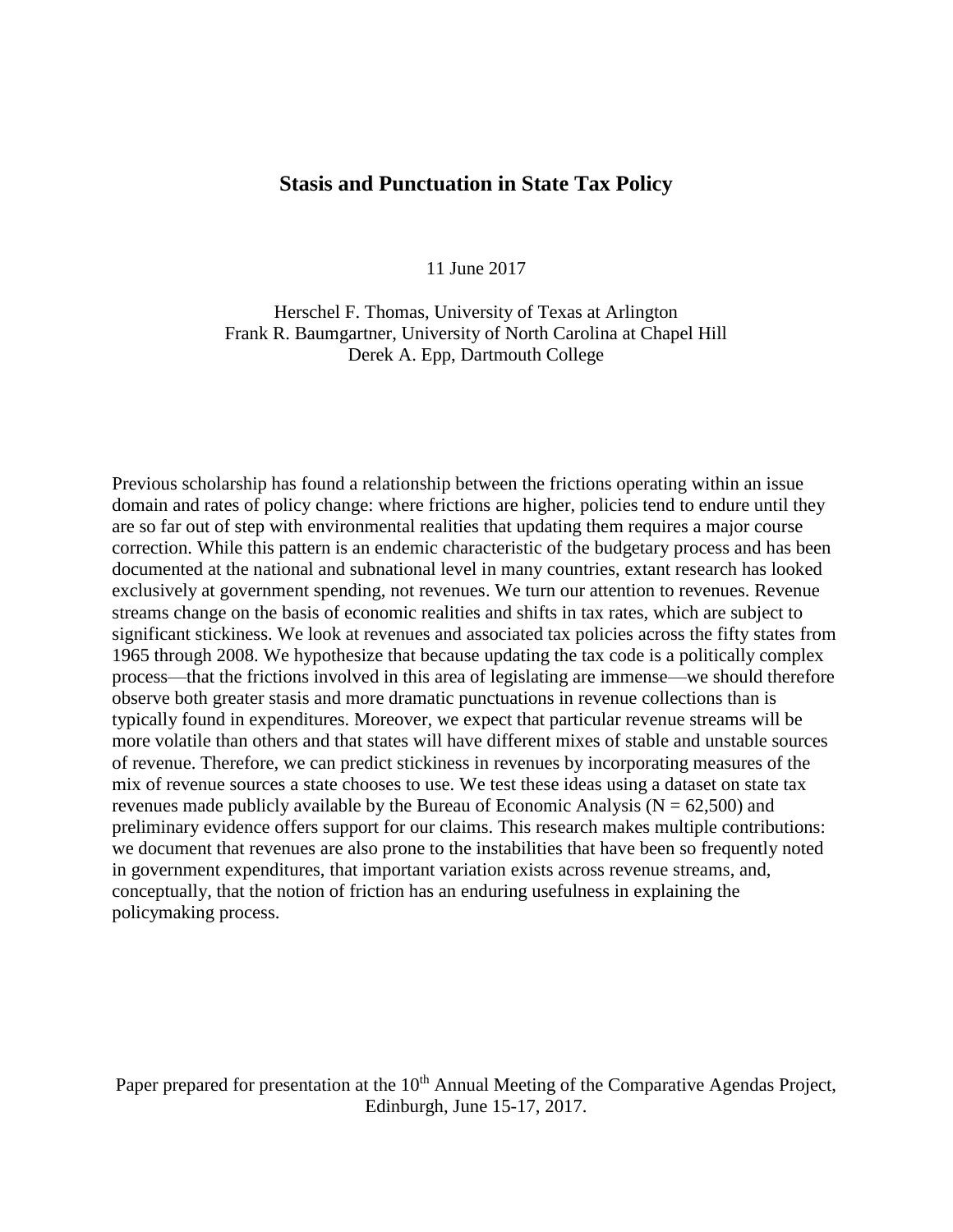In 2016, the Oklahoma Legislature passed House Bill 2763, which created a revenue stabilization fund designed to smooth over volatility in tax receipts.<sup>1</sup> Under the new plan, revenue generated in excess of annual projections would be set aside to even out deficits in other years. Oklahoma's issue is that it raises a substantial portion of annual state revenue through taxes on oil and gas production, but the prices of these commodities can fluctuate dramatically from year to year. For example, between 2009 and 2010 revenue raised through gas taxes fell by over 50%; a difference of \$300 million (Zahradnik, Moody, and Bailey 2016).

Revenue volatility is nothing new to the American states, although concerns have grown in the wake of the 2008 recession, which emptied many states' rainy-day funds. Often volatility can be traced to instability in underlying economic markets, such as in the Oklahoma case when the price of gasoline fell. But tax receipts can also be volatile for political reasons. Kansas is currently facing historically large budget shortages after Governor Sam Brownback and the Republican-controlled legislature followed through on campaign promises to slash income tax rates in 2012. By 2016, Kansas was bringing in approximately \$650 million less each year from income taxes than before the cuts (Abouhalkah 2016). Whatever the cause, revenue volatility can place severe fiscal pressure on state governments and very often leads to deteriorating state services. (In Kansas, most public schools are open only four days a week.) Not surprisingly, then, volatility has received considerable attention from the scholarly community, including organizations such as the Pew Charitable Trusts, The National Conference of State Legislatures, and the Federal Reserve Bank.

Often, measures of state revenue volatility are based on average annual changes in total revenues or changes in standard deviations. We measure volatility by looking at higher moments

 $\overline{a}$ 

<sup>&</sup>lt;sup>1</sup> We thank Jon Moody for his help.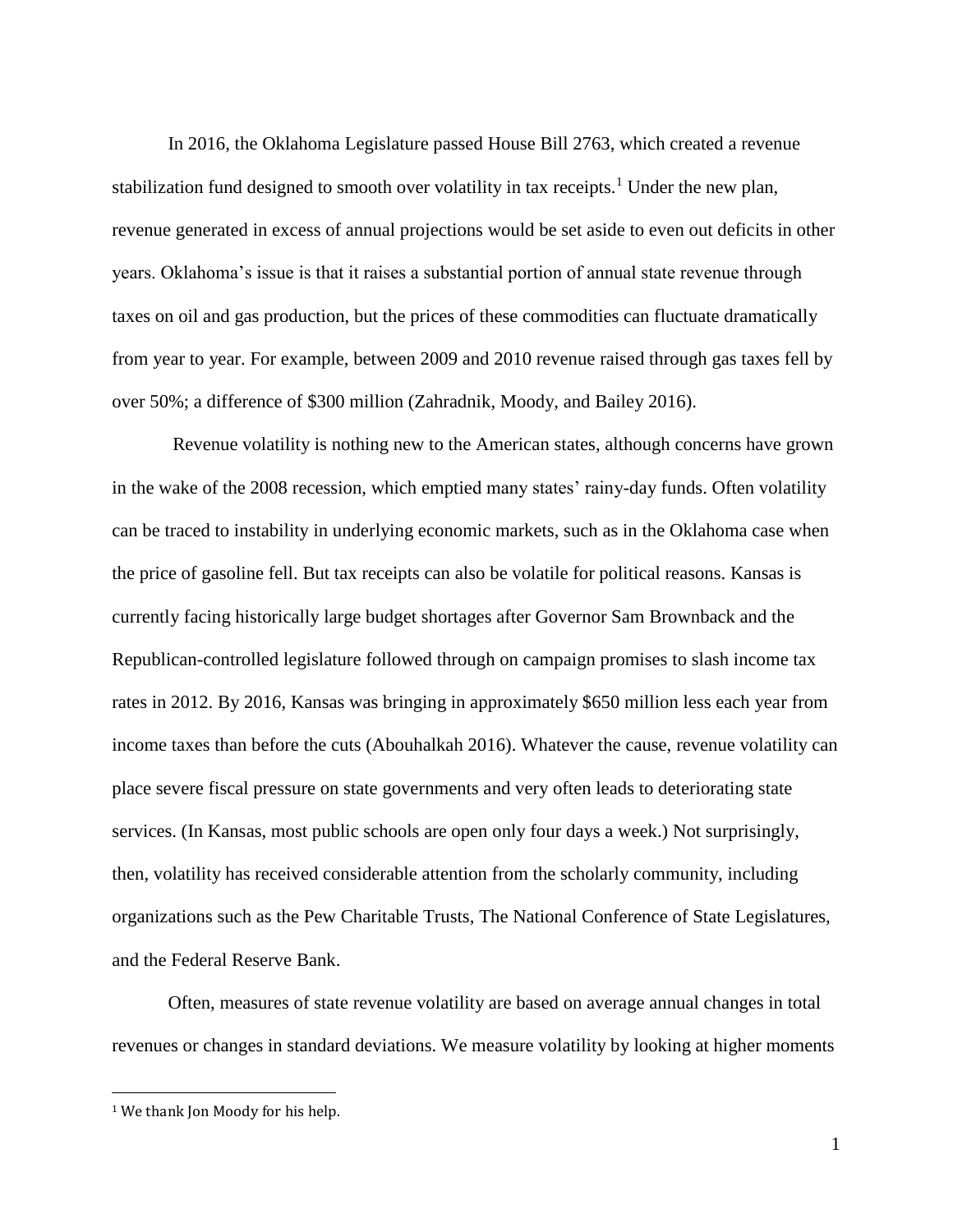of the distribution; specifically, we focus on kurtosis. Kurtosis is a popular indicator of what is often termed "stick-slip" dynamics in policy scholarship. The idea, as laid out by Jones and Baumgartner (2005) in their punctuated equilibrium theory, is that legislatures operate under cognitive and institutional frictions that cause policies to stick in place for long periods until social and fiscal pressures accumulate to the point where dramatic changes become necessary. Thus, the prediction is that policy changes should be predominantly incremental, but occasionally very large in magnitude. Distributions with high kurtosis have pronounced central peaks and wide tails, so if distributions of policy changes are found to be high in kurtosis, then it can be taken as evidence consistent with the theory.<sup>2</sup>

Scholarship that investigates how stick-slip dynamics characterize the policy process focuses predominately on government outlays (or in some cases expenditures) (Jones et.al. 2009), with a few articles focusing on other policy outputs such as congressional hearings and bills introductions (Jones et al. 2003; Baumgartner et.al. 2009; Boydstun 2013; Martin and Streams 2015; Epp 2015). This is the first paper to look at government revenues in light of punctuated equilibrium theory. We argue that the theory offers a useful framework for understanding revenue volatility. Because state tax receipts are a function of tax policy, and policymaking is subject to various frictions, instabilities are to be expected. However, tax policy is an area of great political contention and (as Oklahoma legislators are well aware) economic turmoil can affect revenue streams, so we expect that levels of instability in government revenues will exceed what is typically observed in government outlays. Empirical analysis using state-level expenditure and revenue data available from the US Census Bureau from 1965 to

 $\overline{a}$ 

 $2$  The normal distribution has a kurtosis value of 3; higher values indicate leptokurtosis (excess kurtosis) and lower values platykurtosis. Policy scholarship typically focuses on L-kurtosis statistics, which are robust to extreme outlying values (Breunig and Koski 2006). The L-kurtosis of the normal distribution is 0.123, with higher values indicating leptokurtosis.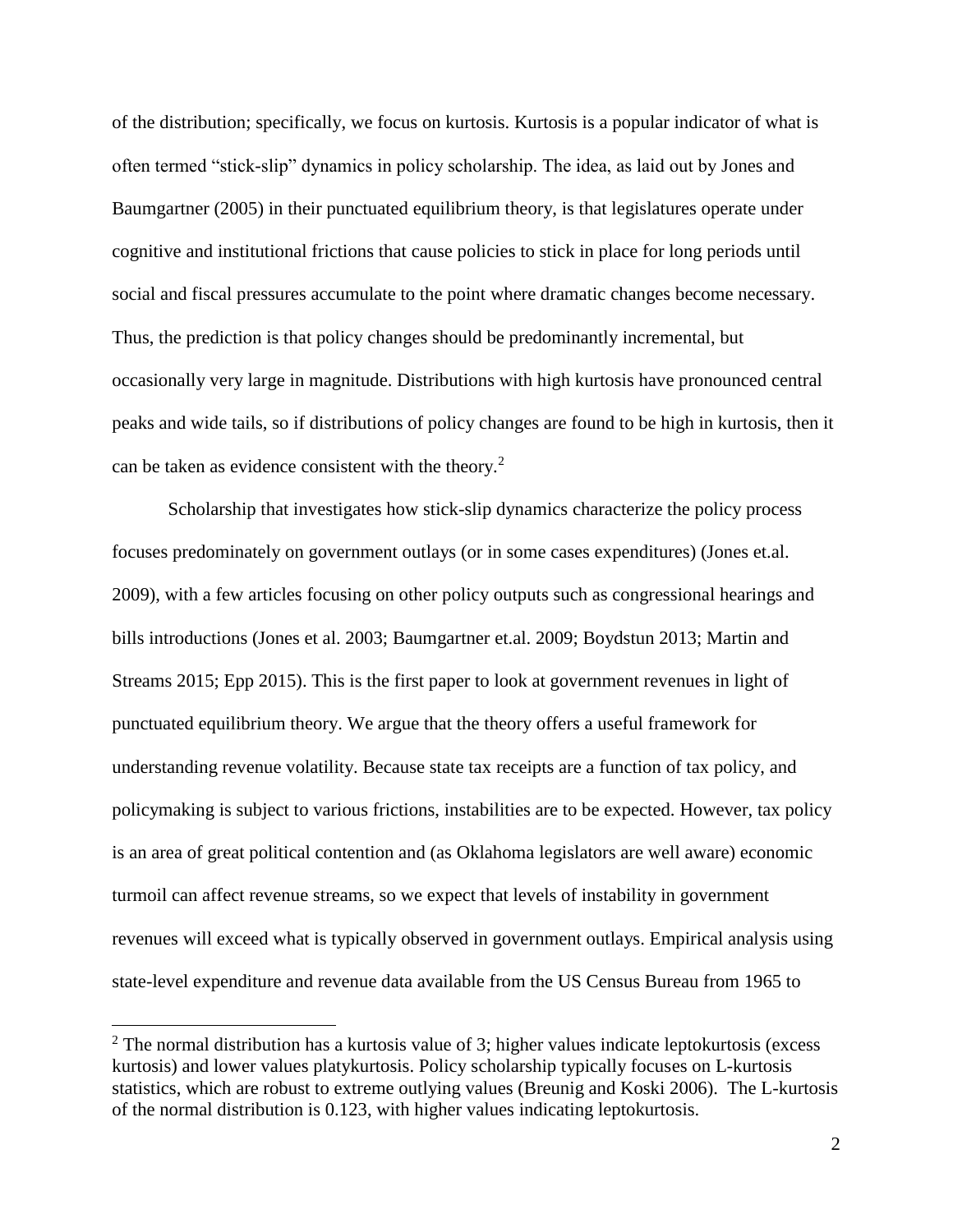2008 supports this hypothesis. However, we also find that levels of instability are much lower in some states than others, which can be attributed to variability in the composition of tax portfolios. Because revenues must be matched with expenditures (in contrast to the federal government most American states must balance their annual budgets), we also find that the mix of revenue sources is a significant predictor of punctuations in expenditures, providing a link between the study of revenue stickiness and that of spending. We conclude by suggesting that kurtosis may offer an advantage over other approaches to measuring revenue volatility because it puts dual emphasis on both dramatic changes and excess stasis, both of which may be concerning to state legislators.

# **Stick-slip dynamics in policymaking**

Punctuated equilibrium theory (as the term is used within policy studies) applies insights from cognitive psychology to policymaking. Specifically, Jones and Baumgartner (2005; see also Baumgartner and Jones 1993) considered the implications of bounded rationality for governmental agenda setting. They argued that while the hierarchical nature of government bureaucracies ensured that many routine functions could be accomplished simultaneously, updating policies in a meaningful way required the attention of a small subset of institutional gatekeepers, such as congressional leaders and the president. At this point, individual-level limitations on the amount of information that can be processed come into play, and the system hits a bottleneck of attention. Add to these cognitive frictions a host of institutional constraints, such as the dual-chambered nature of legislating, and it becomes clear that governmental attention will be allocated disproportionately across issues. Attention is a prerequisite for policy change, so the implication of punctuated equilibrium theory is that policies should alternate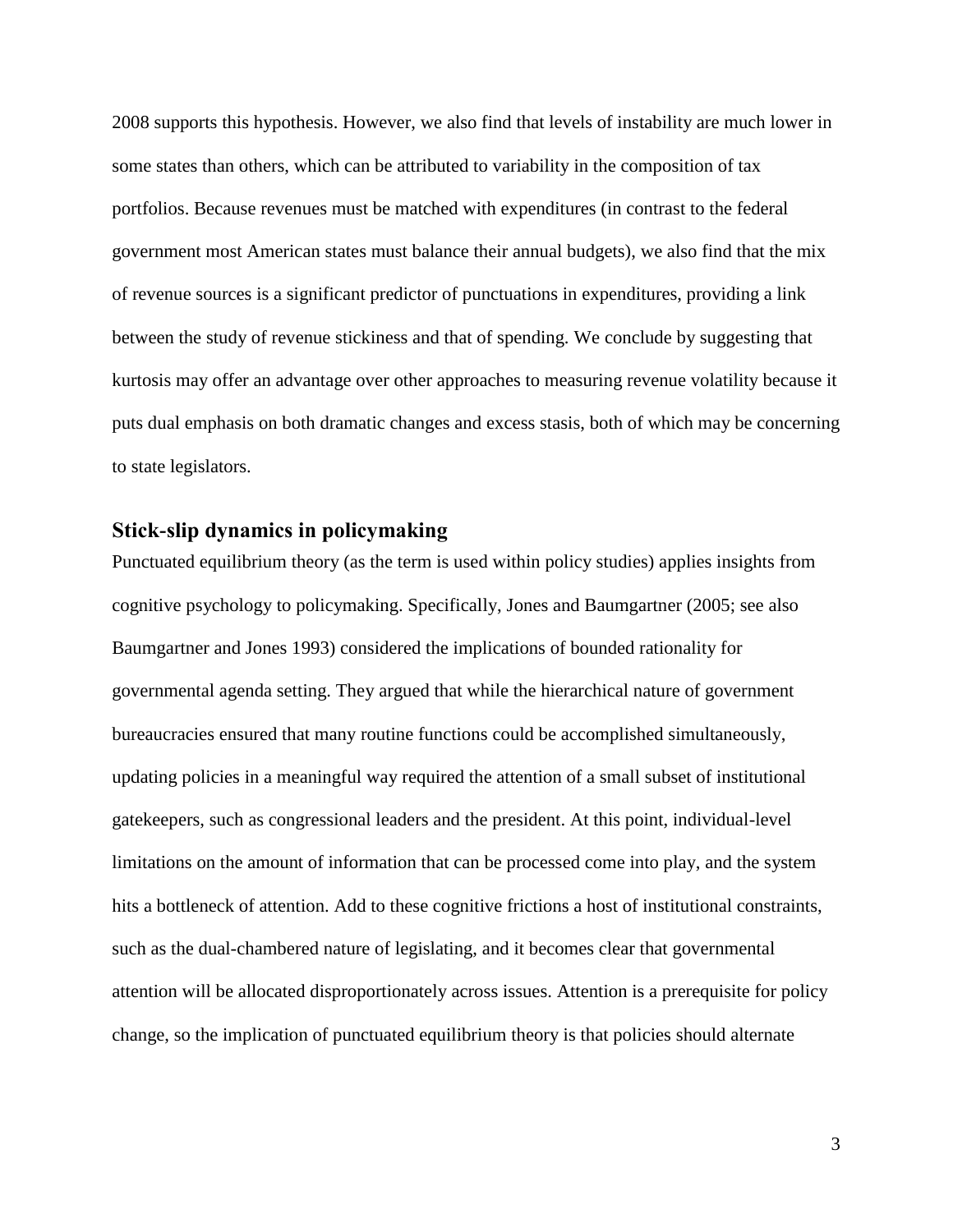between long periods of stagnation interrupted by brief periods of dramatic upheaval, corresponding to the rare moments when attention is focused on an issue.

Crucially, the degree to which policy changes alternate between these two extremes is conditioned by the degree to which governments process information disproportionately, which is itself variable. Some institutional structures and decision-making mechanisms allow for a smoother allocation of attention than others, and consequently the pattern of policy change may be more or less erratic, depending on institutional design. Moreover, some policy areas are simply less complicated than others (either due to their nature or the institutional design that surrounds them), and for these areas the attention-allocation problem may be more or less acute. Take, for example, the problem of snow removal, which is conceptually very simple and nonpartisan. We would not expect major disruptions in the policies governing snow removal, as the relevant information streams are uncontested and well understood. In contrast, policies relating to climate change are more likely to be in flux as the issue is scientifically complex (in the details) and politically contentious (Epp and Baumgartner 2017). Delivering clean water is also typically a consensual issue through as recent events in Flint Michigan show, even that can occasionally be the subject of upheaval. So while some areas may show smoother policy processes than others, Baumgartner and Jones' work, followed up by many other scholars, suggests that the possibility of punctuation is virtually omnipresent (see a review of this literature see Baumgartner et al. 2017).

Breunig and Koski (2006) showed that state expenditures are prone to stick-slip dynamics, but that levels of kurtosis varied widely across state spending distributions. Spending in some states is much more likely to undergo both stasis and punctuation, while spending in other states follows a smoother rate of change. Recent scholarship by Kwak (2017) suggests that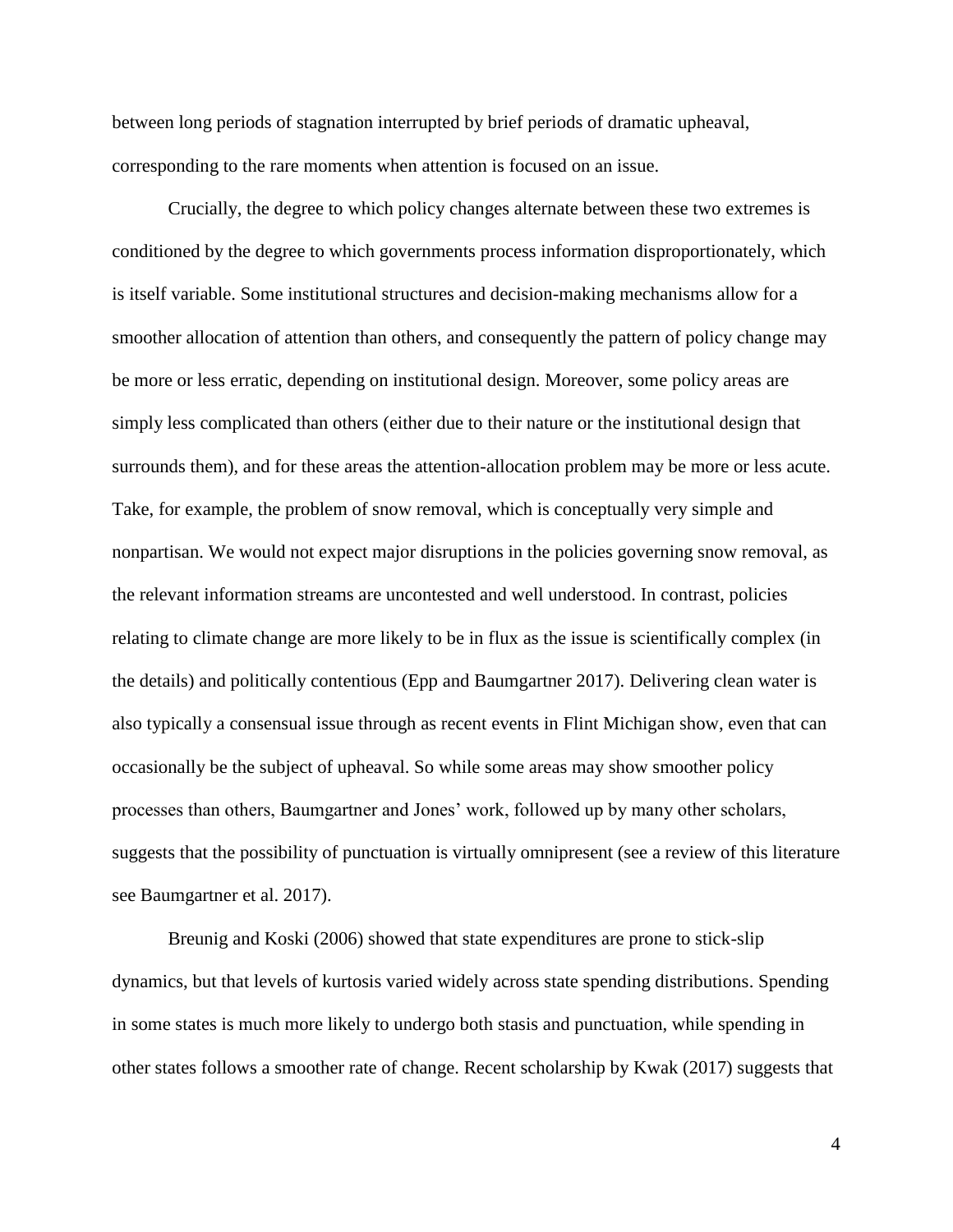at least some of the variability uncovered by Breunig and Koski is related to revenue availability; specifically, that spending punctuations become more likely following a dramatic change in state revenue. Of course, it is not surprising that government revenue and spending are related, but Kwak was the first to demonstrate a relationship between punctuations in revenues and subsequent punctuations in expenditures, even controlling for possibly cofounding institutional variables. We look to build on Kwak's model by investigating patterns of change in state revenue with the overall goal of developing a better understanding of why some states see highly volatile tax revenue and others greater stability.

## **Hypotheses**

We argue that tax policy is an area that should be particularly susceptible to the stick-slip dynamics predicted by punctuated equilibrium theory. Tax rates have always been politically contentious. Grover Norquist's famous "Taxpayer Protection Pledge," promising no new taxes, continues to be immensely popular on the political right. Of course, it is easy to see how such pledges might lead to stasis when it comes to tax policy; with changes coming only when tax rates are so far out of step with economic realities that political consensus becomes possible. Furthermore, revenues generated by taxes are affected by underlying economic instabilities, so, much like other complicated policy areas, we anticipate that changes in government revenues should be highly volatile, alternating between long periods of incrementalism and punctuation. *Hypothesis one: distributions of state tax revenue will display higher levels of kurtosis than the normal distribution or comparable state expenditure distributions.* 

However, in keeping with the results of Breunig, Koski, and Kwak, we also expect to observe that levels of instability in tax receipts will vary across states according to the makeup of state tax portfolios. States that rely disproportionately on excise taxes for their revenue should be more vulnerable to shifting market demand for these natural-resource commodities. On the other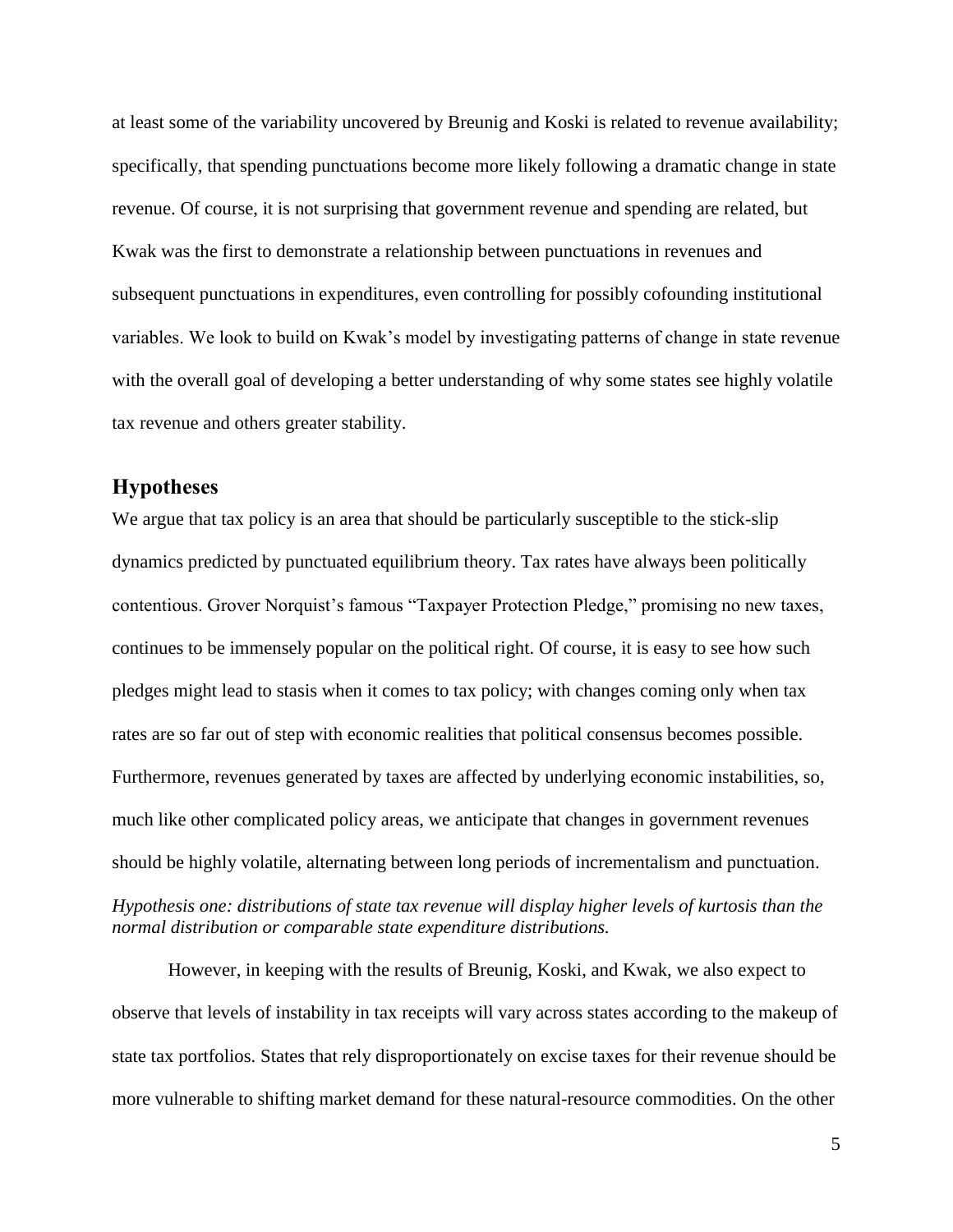hand, states that get a larger share of revenue from broad-based income and sales taxes should be less susceptible to shifts in underlying economic fundamentals.

*Hypothesis two: distributions of state tax revenue from states with tax portfolios that place less emphasis on excise taxes will display lower levels of kurtosis than states that rely more heavily on excise taxes.* 

# **Data sources**

Historical data on state tax revenue is available through the US Census Bureau, which sponsors an annual survey of state government finances.<sup>3</sup> Revenue data is reported under five broad tax categories (property, sales and gross receipts, license, income, and other) and these categories are subdivided into twenty-six specific taxes. For example, revenue from the sale of liquor licenses falls under the "license tax" category, while revenue from taxes on gasoline are a type of sales tax. Data on receipts from all twenty-six taxes are available for each of the fifty states from 1951 to 2015, and, using Consumer Price Index (CPI) inflation tables, we adjust the data so that receipts are in constant 2015 dollars. The US Census Bureau also surveys states about their expenditures. These data are available for 20 different expenditure categories (including such areas as prisons, public schools, and highways) from 1950 to 2008 for all fifty states. Once again, we use CPI inflation tables to adjust expenditure amounts to constant dollars, although in this instance we use constant 2008 dollars as this is the last year of data availability.<sup>4</sup>

# **Results**

 $\overline{a}$ 

<sup>&</sup>lt;sup>3</sup> This data is available online at: https://www.census.gov/govs/statetax/historical\_data.html. <sup>4</sup> Ideally, research on patterns of change in government budgeting would utilize outlays, which is the amount of money authorized to be spent, rather than expenditures, which is the amount of money that was actually spent in a given year. The distinction is important because outlays better reflect the underlying decision-making process that is of interest. However, outlay data is often unavailable, and expenditure data still reflects decision-making by policymakers, albeit indirectly. The Census dataset on state expenditures used here was also used by Breunig and Koski in their 2006 article that started the discussion on punctuations in state budgeting.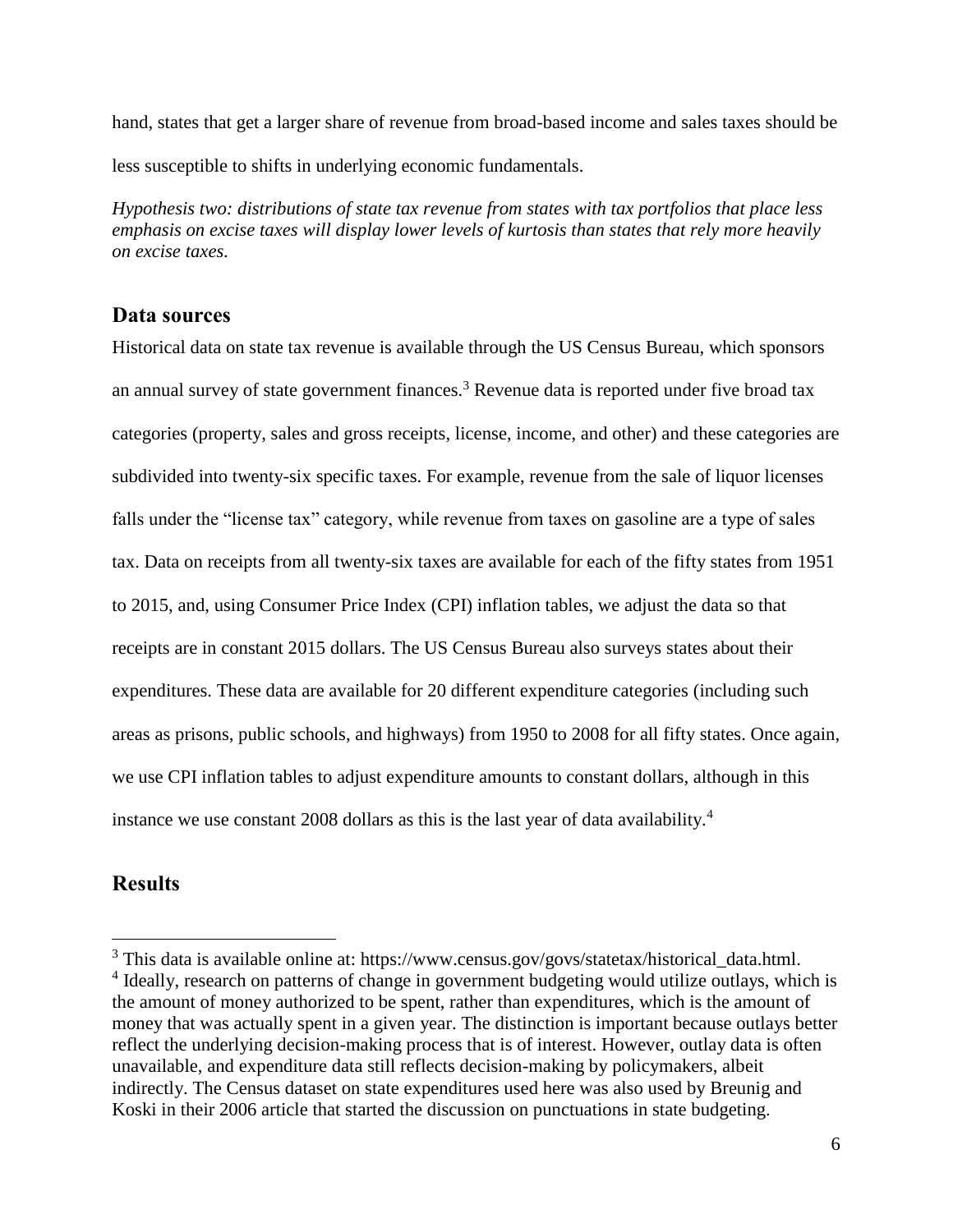Our primary expectation drawn from the ideas underlying punctuated equilibrium theory is that government revenues will experience stick-slip instabilities similar to those documented in government expenditures, but even moreso. Levels of instability are expected to be higher for revenues than expenditures because of the political and economic difficulties associated with changing tax rates. Whereas expenditures can be adjusted and in fact must be adjusted each year, tax rates need not be changed. Further, revenues relate both to the stochastic changes in a state's economic climate and to the rates of various taxes, with changes in tax rates operating as a form of ratchet, amplifying whatever stochastic changes that might have occurred without them. In Figure 1, we plot the pooled, annual percentage changes of both state expenditures and state revenues from 1951 to 2015. The first panel (left) spans 24,309 percentage-change observations that occur across the 20 surveyed budget categories from all states. The pattern of changes within expenditures follows those documented by others (Jones et al. 2009, Jones and Baumgartner 2005, Breunig and Koski 2006), with a high concentration of small changes around zero, narrow shoulders, and long tails. Specifically, over 9,000 observations fall within a few percentage points of zero and indicate small, incremental adjustment from one year to the next.

The frequency of percent-change observations rapidly declines moving away from the center of the distribution. Note that the distribution has "weak shoulders," which is typical of leptokurtic distributions and suggests a relative absence of mid-range sized changes. But the positive tail of the distribution extends well beyond 250% (for presentation purposes, we have clustered outlying observations at 250% so that the center of the distribution is clearly visible). These extremely wide left- and right-hand tails correspond to punctuations—dramatic changes taking place from one year to the next—which are considered indicative of the cognitive and institutional constraints of budgetary decision-making. Turning to revenues in the following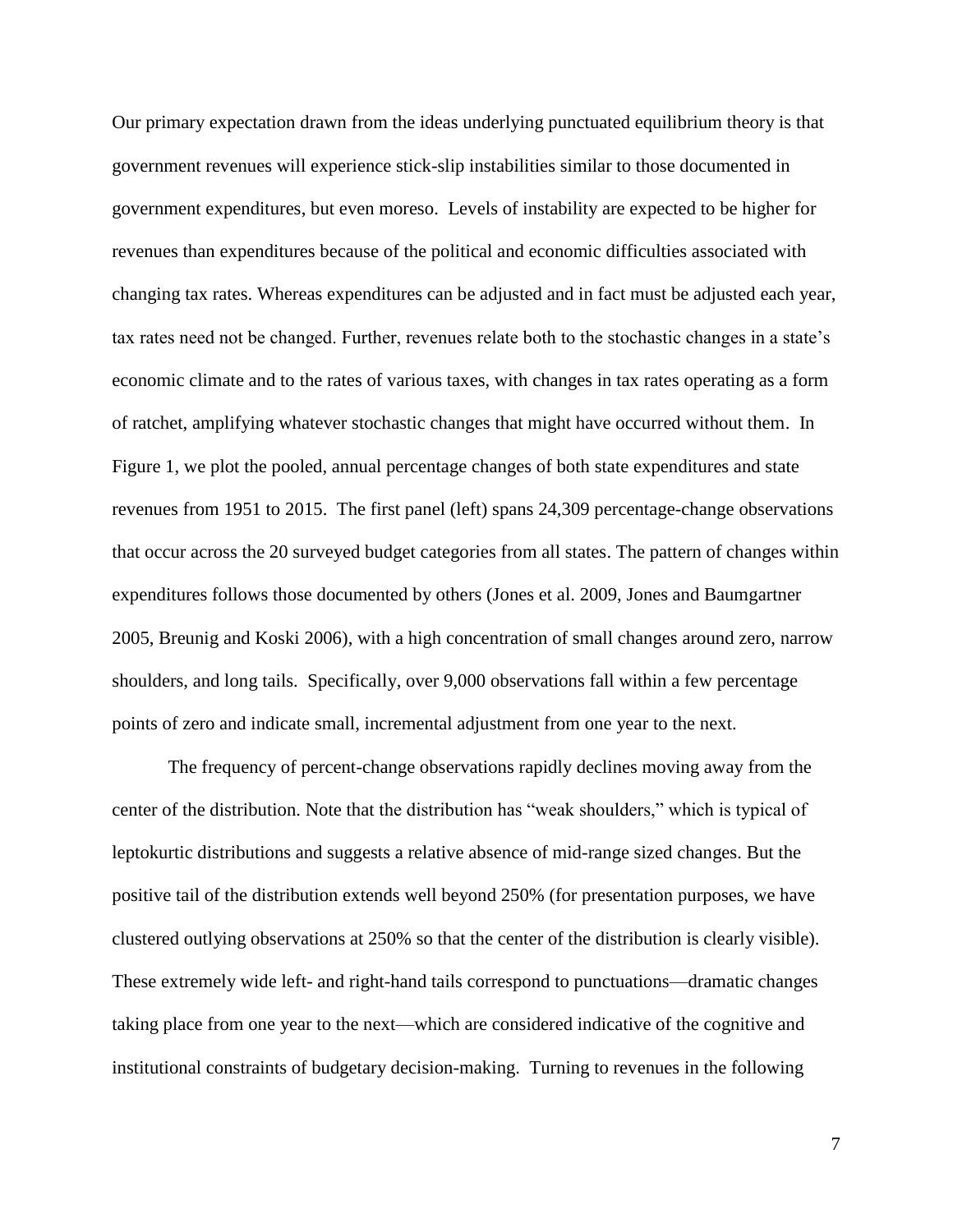panel (right), this histogram includes 68,600 percentage changes pooled across states and 26 tax categories. We see a similarly punctuated distribution of percentages changes, but with a higher peak and more narrow shoulders. The majority of changes occur within only a few percentage points of 0, but, on the positive tail, 572 percentage changes are greater than 250%—98 of which exceed 1000%. Thus, just as with expenditures, revenues exhibit the dual presence of stasis and punctuation.

## [Figure 1 here]

The kurtosis of these distributions allow us to further compare the degree to which expenditures and revenues are subject to instabilities over time. Expenditure percentage changes have a L-k value of 0.823, indicating a high degree of punctuated change. Similarly, and as we expect, state revenues have a greater L-kurtosis value of 0.857. We can conclude that state revenues not only exhibit the same pattern of stability and dramatic change as expenditures, they are even more subject to these characteristics. This difference is only marginally larger, however, and so we now turn to examining revenue at the state level where substantial variation in how states collect revenues are likely to correspond to further differences between expenditures and revenue distributions.

In Figure 2, we first plot the percentage change distributions of revenues collected in two states: South Carolina (left panel) and Connecticut (right panel). While both distributions follow the same pattern of stasis and punctuation as pooled revenues from all states, Connecticut exhibits twice the L-kurtosis value of South Carolina. This is due in large part to differences in the positive tails of each distribution (not pictured because we cluster observations at 150%). South Carolina exhibits eight annual changes above 150%; specifically, changes between 53% through 398%. In stark contrast, revenues in Connecticut include 14 changes above 150%, three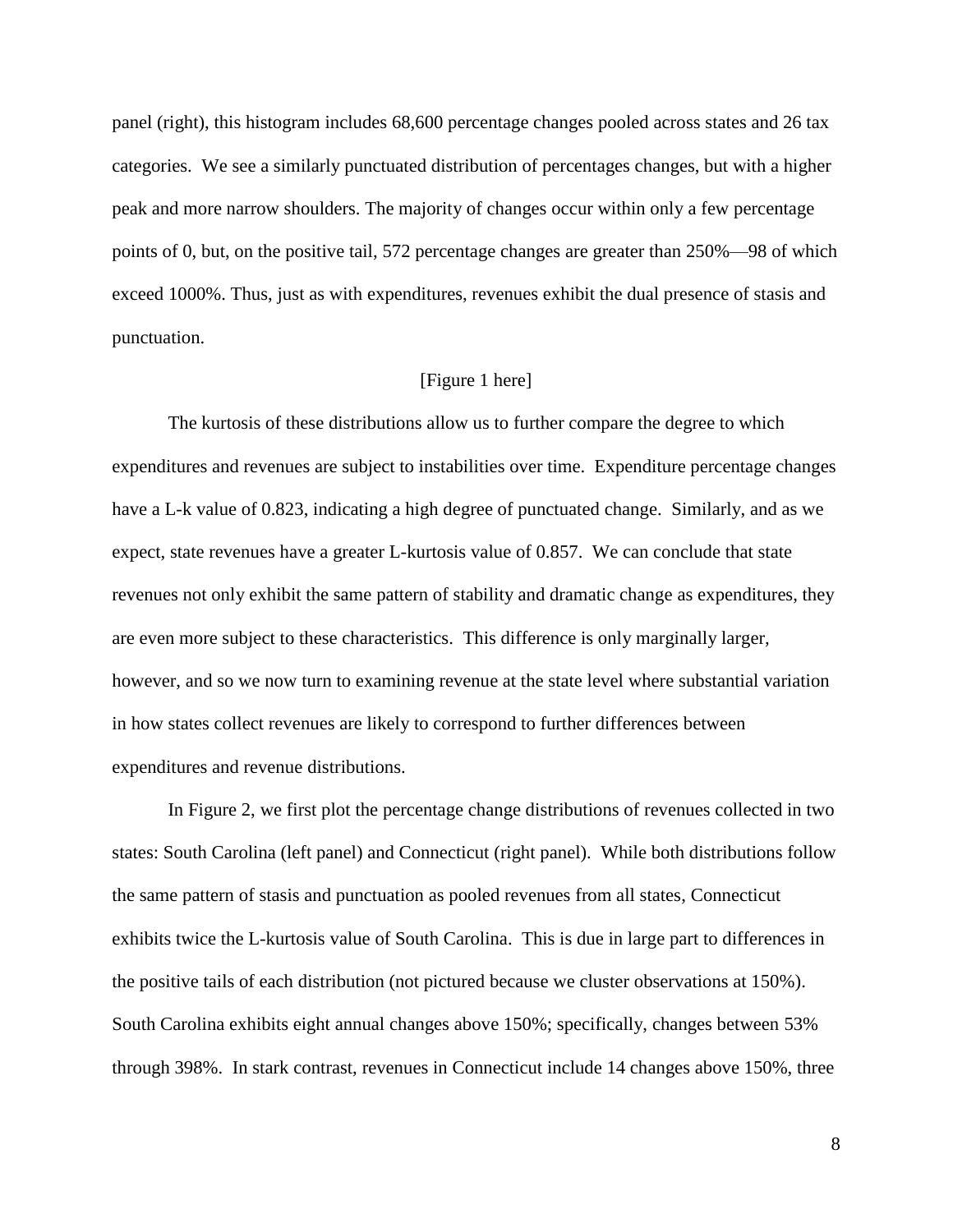of which exceed 1000%. One of these observations corresponds with a massive increase in revenue drawn from amusement taxes. Revenue increased from under \$1,000 in 1969 to \$4.15 million in 1970 (in constant 2015 dollars), representing a percentage change of over 300,000%. This observation is clearly extreme, but it is an illustrative example as it corresponds to a dramatic shift in underlying tax policy: a temporary measure that was made permanent in 1971 (Lohman 2001).

## [Figure 2 here]

Next we plot (bottom panel), the L-kurtosis values drawn from each state's percentage changes in revenue. Given variation in the number of tax types and tax policy across states, the number of observations by state varies from 984 (Hawaii) to 1,537 (Wisconsin) and has a mean of 1,372. Across all states, clear differences in the level of revenue instability are apparent. With L-kurtosis values above 0.90, the revenues generated in Connecticut, Nevada, Pennsylvania, Maryland, and Mississippi exhibit the highest degree of instability. Subject to less punctuated revenues, South Carolina, Rhode Island, Maine, and Ohio have L-kurtosis values below 0.55. Mean L-kurtosis across the fifty states is 0.74, with a standard deviation of 0.14.

In Figure 3, we examine the paired differences between state expenditures and revenues to test our expectation that revenues are subject to increased instability. Sorted by the L-kurtosis value of each state's expenditure distribution (square markers), we plot the distance to the corresponding L-kurtosis value for the revenue distribution (lines to circular markers). While six states exhibit revenues that are less volatile than expenditures, the opposite holds for the remaining 44 states. For example, Nevada's expenditures are among the least punctuated of all states (0.37), but revenues are subject to extreme levels of both stasis and punctuation (0.98, a difference of .60). In keeping with our expectations, state revenue L-kurtosis values are, on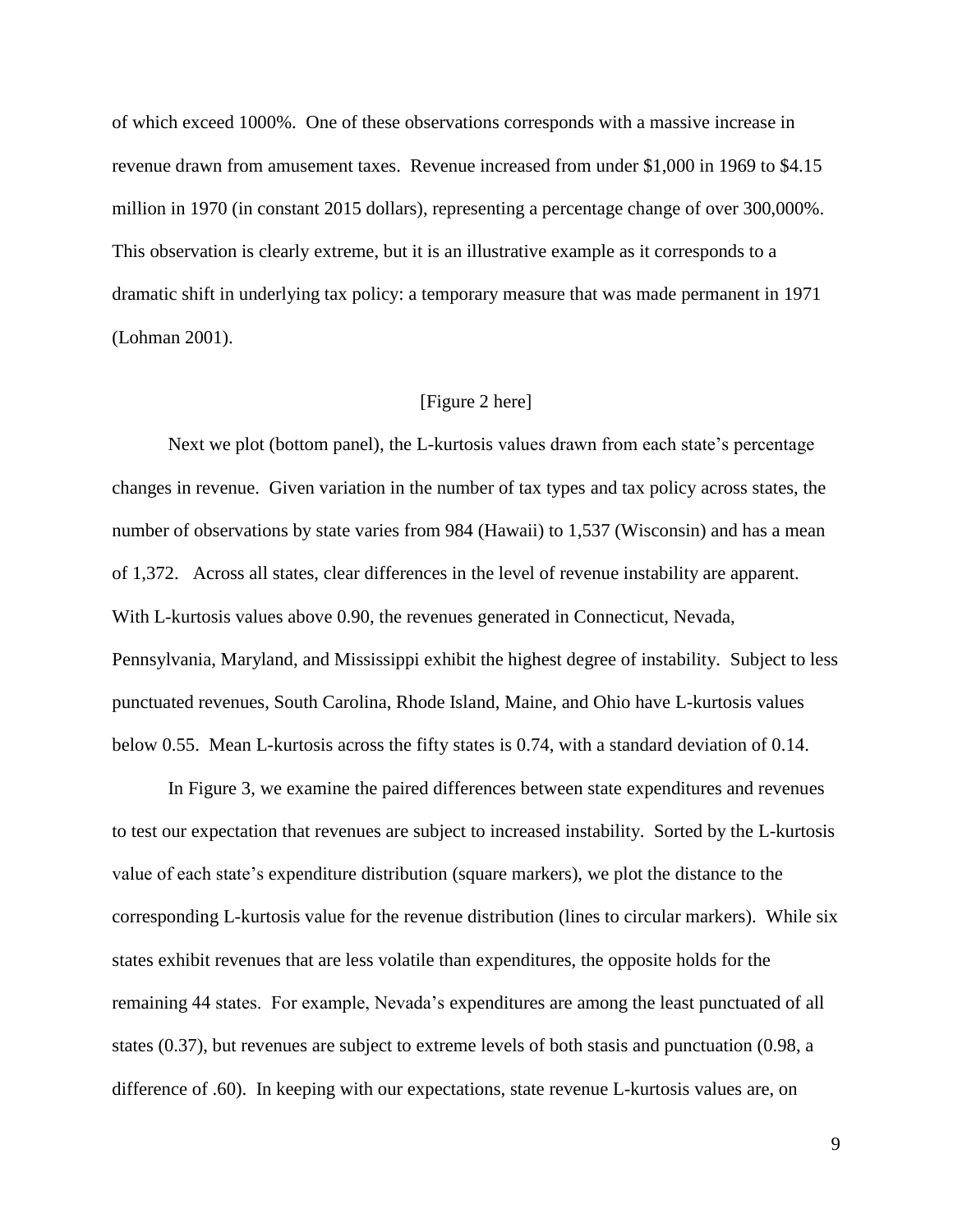average, 0.17 higher than expenditures. Though we expect that aggregated patterns in state expenditures are directly linked to the dynamics of incoming revenues, we find that there is no strong relationship between the L-kurtosis scores of pooled percentage changes from each type (correlation=0.18). Kwak (2016), however, does find evidence that instability in revenue is statistically associated with instability in expenditures using a multivariate framework.

#### *State Reliance on Revenue Streams*

In a 2014 Pew Charitable Trusts Report, Bailey et al. describe the various sources of variation in state revenue volatility in the context of managing uncertainty over time. In addition to state economic performance, they discuss how the structure of state tax systems may contribute (either amplifying or mitigating) to the volatility of revenues. They suggest that,

Different tax sources capture activity from distinct sectors within a state's economy, and are therefore tied to shifts in the business cycle. Both severance taxes, which are tied to the global price of energy commodities, and corporate income taxes, which are tied to unpredictable profits, have a reputation for being notoriously volatile. Other tax sources, such as sales and personal income taxes, are relatively more stable on average. But no tax is immune to sudden swings (Bailey et al. 2014, 9).

We map these tax-type differences in detail below, before exploring linkages between state reliance on particular sources of revenue and aggregate instability in revenues. In Tables 1 and 2, we report the aggregate sum and percentage of revenue generated from each of the 26 tax types. General sales taxes account for a quarter of state revenues (25.4%) and correspond to \$175 billion (in 2015 dollars) between 1951-2015, on average. State income taxes account for another 23.1% of revenues (\$171 billion), followed by select sales taxes at 16.2% (\$102 billion), gas taxes at 6.8% (\$39.9 billion), corporate income taxes at 5.1 (\$37.3 billion), and severance receipts at 3.6% (\$9.8 billion).

[Insert Tables 2 and 3]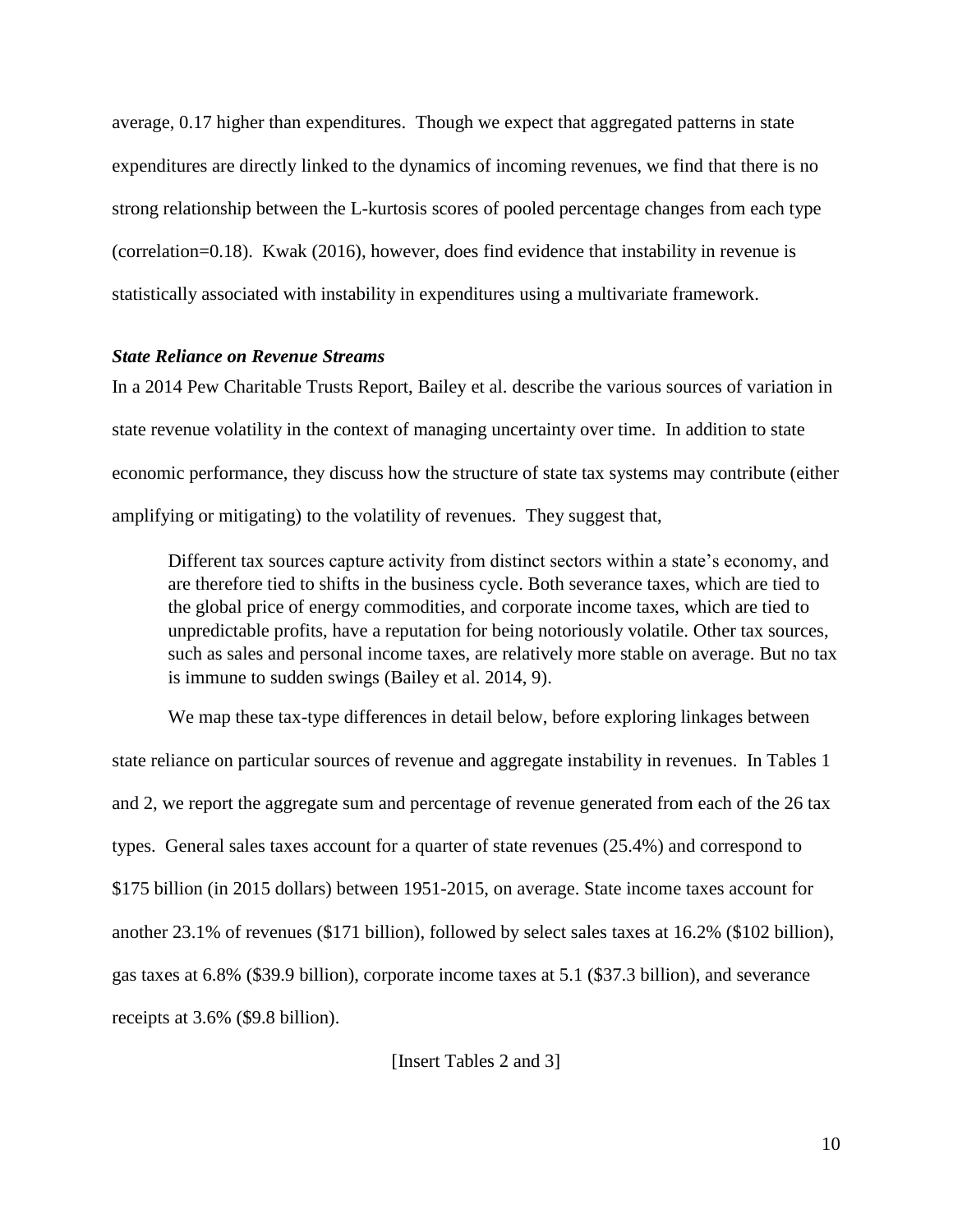While sales taxes account for the largest percentage of revenue across states, on average, individual states range from zero for those with no sales taxes (e.g. New Hampshire) to providing for more than 40% in revenue in others (e.g. Washington, Florida, Tennessee and Hawaii). Beyond sales taxes, reliance on additional major revenue streams varies substantially across states and is pictured in Figure 4. Though some states do not collect income tax (e.g. Texas, Nevada), others rely heavily on income tax revenue (e.g. Oregon, at 56.3%). Severance drawn from natural resources benefits only a few states, but for those with this stream it accounts for a large portion of overall revenue (e.g. Alaska, at 56.7%, Wyoming at 31.7%, and North Dakota at 20.9%). In comparison, gas taxes are more consistently collected across all states, ranging from 2.0% through 11.2% (with a standard deviation of 1.9). Figure 4 further illustrates this variation in reliance on state revenue streams, plotting the percentage of total revenues from 1951-2015. For presentation purposes, we include only those revenues sources that account for more than 30% of revenue in any one state: general sales, income, select sales, and severance.

[Insert Figure 4]

## *Explaining Variation in Revenue L-k*

To examine underlying sources of instability—which may contribute to the variation in statelevel patterns of stasis and punctuation we show above—we also calculate L-kurtosis values across all 26 taxes. Reported in Table 2, these values range from 0.27 (select sales taxes) to 0.96 (amusement taxes), with a mean L-k of 0.65 and a standard deviation of 0.24. We also plot the percentage change distributions of the six revenue streams that account for the largest share (over 80%) of average revenues across all states: general sales, income, select sales, gas, corporate income, and severance.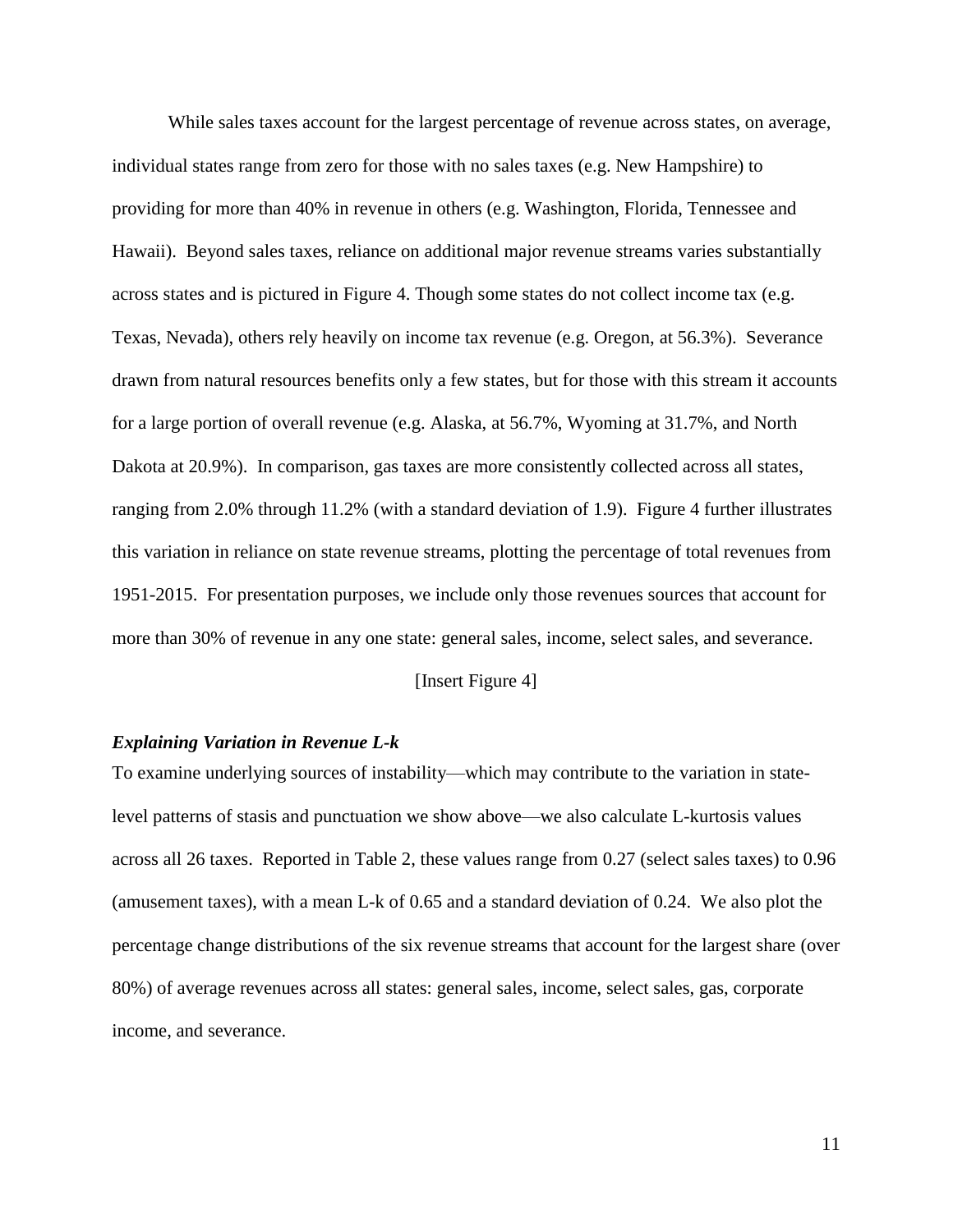Among these, the revenue source with the highest degree of instability is severance taxes with a L-kurtosis value of 0.94. This value indicates that revenues generate by severance taxes are extremely volatile, alternating between long periods of incremental change and dramatic shifts. This volatility is clearly visible in the percent change distribution, displayed in the bottomright panel of Figure 5. Though severance revenues do not exhibit an especially high central peak, 26 changes exceed 250% in the tail of the distribution (with eight over 1000%). Recent downward fluctuations in fossil fuel prices continue to affect changes in severance tax revenues (EIA 2016) and have prompted consideration of alternative revenue streams (Johnson 2015). In contrast, gas taxes are remarkably stable with an L-kurtosis value of 0.35. Nearly all shifts in gas tax revenues fall within a small range around zero, with very few large-scale punctuations. This is likely due to the taxing of the quantity of fuel sold (versus prices) and consistent consumption over time (Felix 2008). While changes in revenue from general sales and income taxes follow a comparable pattern of high peaks and narrow shoulders, those from corporate income tax and select sales tax are the least subject to stasis and punctuation. With low values of L-kurtosis (0.33 and 0.27), these two revenue streams are among the most consistently stable. Outside of these six streams, state property taxes (not pictured) exhibit a very high L-k value of 0.90 that comparable to severance taxes. These taxes account for only 2.2% of revenues on average, but they make up over 10% of revenues in Vermont (14.8%), Wyoming (10.8%), and Washington  $(10.7\%)$ .

#### [Insert Figure 5]

It follows from this variation both in the reliance of states on particular sources of revenue and in the instabilities found within different types of sources, that endogenous factors underlying these differences may affect instabilities in overall state revenues. More specifically,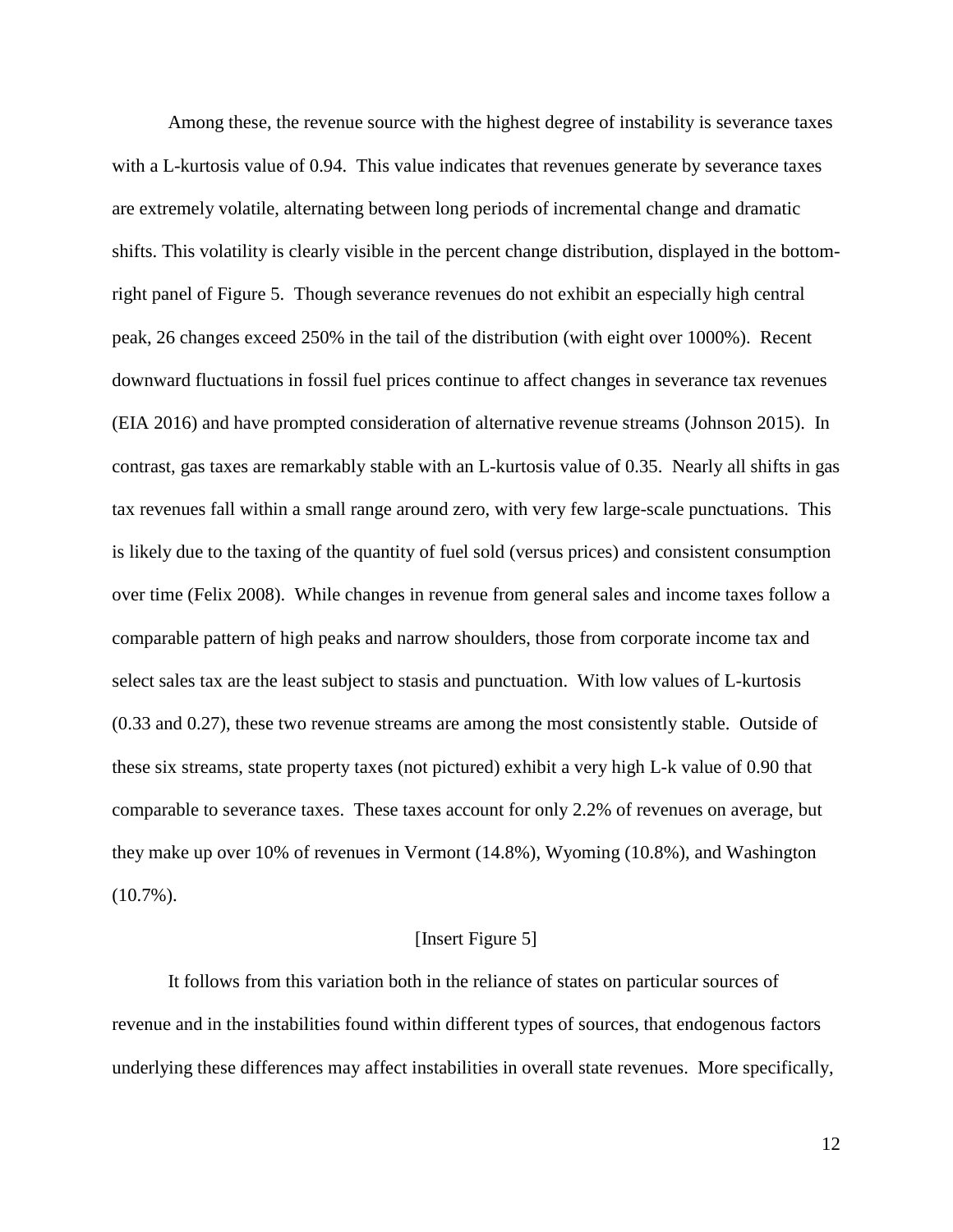we expect that increasing reliance on major streams of revenue that are not tied to the sale of specific commodities (e.g. non-excise taxes) will lead to more stable revenues across states. Second, we expect that a reliance on highly punctuated severance tax revenues will conversely contribute to increasing instability in revenues.

## [Insert Table 4]

In Table 4, we report the results of an OLS estimation of our model of state revenue Lkurtosis values. These results indicate that as the combined proportion of major non-excise taxes (property, general sales, select sales, other sales, income, and corporate income taxes) increases, state L-kurtosis values decrease. This relationship is statistically significant at the .05 level. Though high instability in revenue streams suggests that reliance on severance taxes would yield increasing instability in overall revenue, we find the inverse—a negative and statistically significant—relationship. Overall average revenue does not, we show, have an independent effect on revenue instability. Of course, given the economic nature of revenues it is important to consider the effect of cyclical patterns in state economies on the dynamics of instability. In a recent report by the Pew Charitable Trusts (2017) focuses on the use of rainy day funds to counter cyclical changes in the economy, Bailey et al. develop a method to map underlying revenue cycles in states—one that could be adapted across our long period of study here.

## **Discussion and Conclusion**

Our preliminary investigation into state tax policy emphasizes the difficulties of the budgetary process for state policymakers. Unlike the federal government, states have statutory requirements preventing them from going into debt, which means that sudden shifts revenue have potentially severe implications for government services. We have documented that, in fact, such shifts are relatively commonplace; exceeding levels of punctuation typically observed in government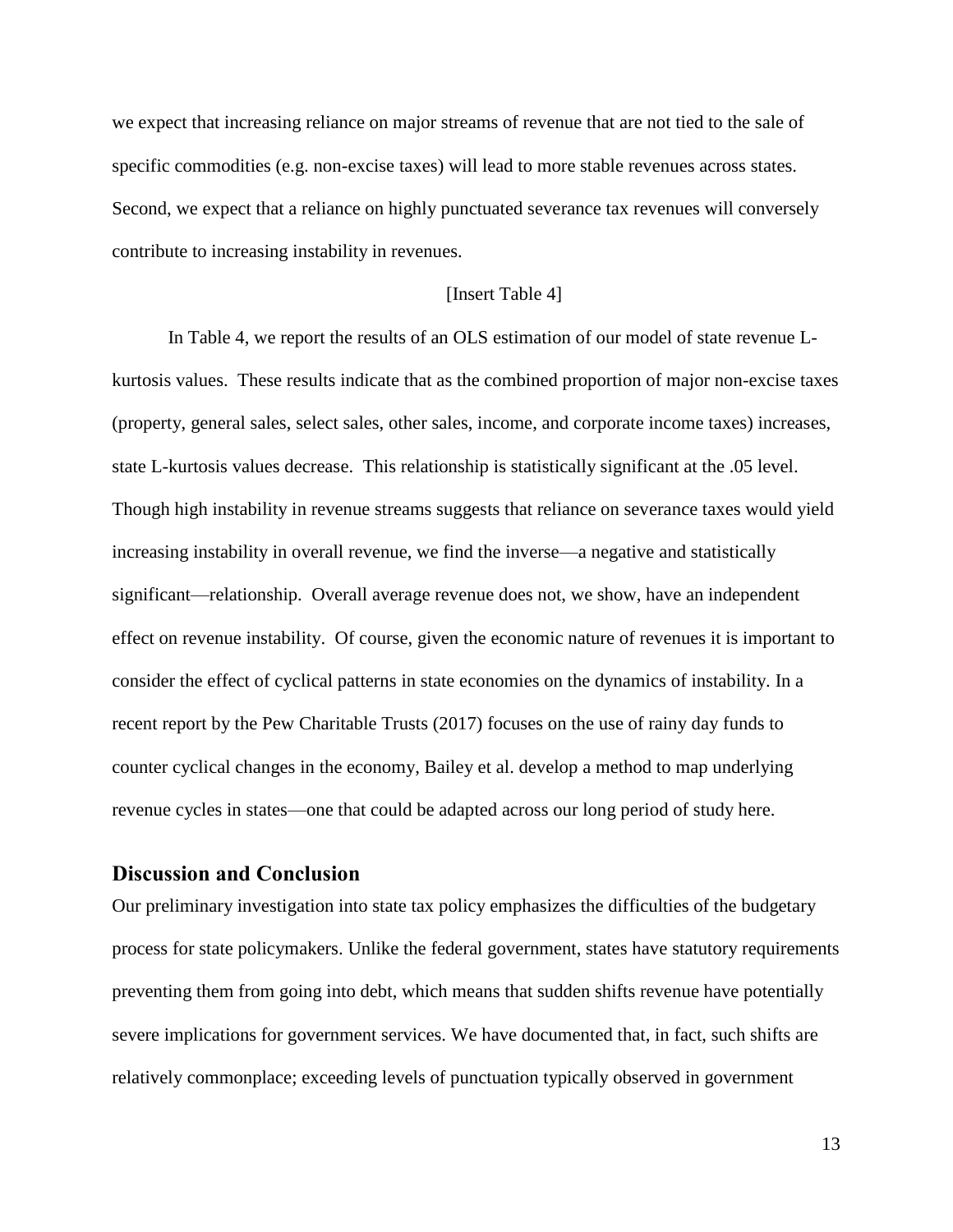spending. While previous scholarship has noted revenue volatility across the American states, this paper is the first to link that volatility to a broader theoretical framework explaining punctuations in policymaking. One implication of this framework for revenue generation is that although stability may be a good thing in the short-term, prolonged periods of incremental change can be seen as a prelude to dramatic punctuations. That is, stasis and punctuation typically go hand-in-hand. Measuring volatility with kurtosis, rather than mean differences or standard deviations, captures this nuance.

Given that policy scholarship has paid considerable attention to punctuations in government spending, it is surprising that revenue generation, which is an equally important part of the budgetary process, has receive comparatively little focus. Additional research in this area is merited, especially research that further investigates the connection between the composition of state tax portfolios and L-kurtosis in revenue. Moreover, a better understanding of the ways in which political and natural complexity interact to produce stick-slip dynamics in state revenue could offer important insights into both the punctuated equilibrium model and state budgeting.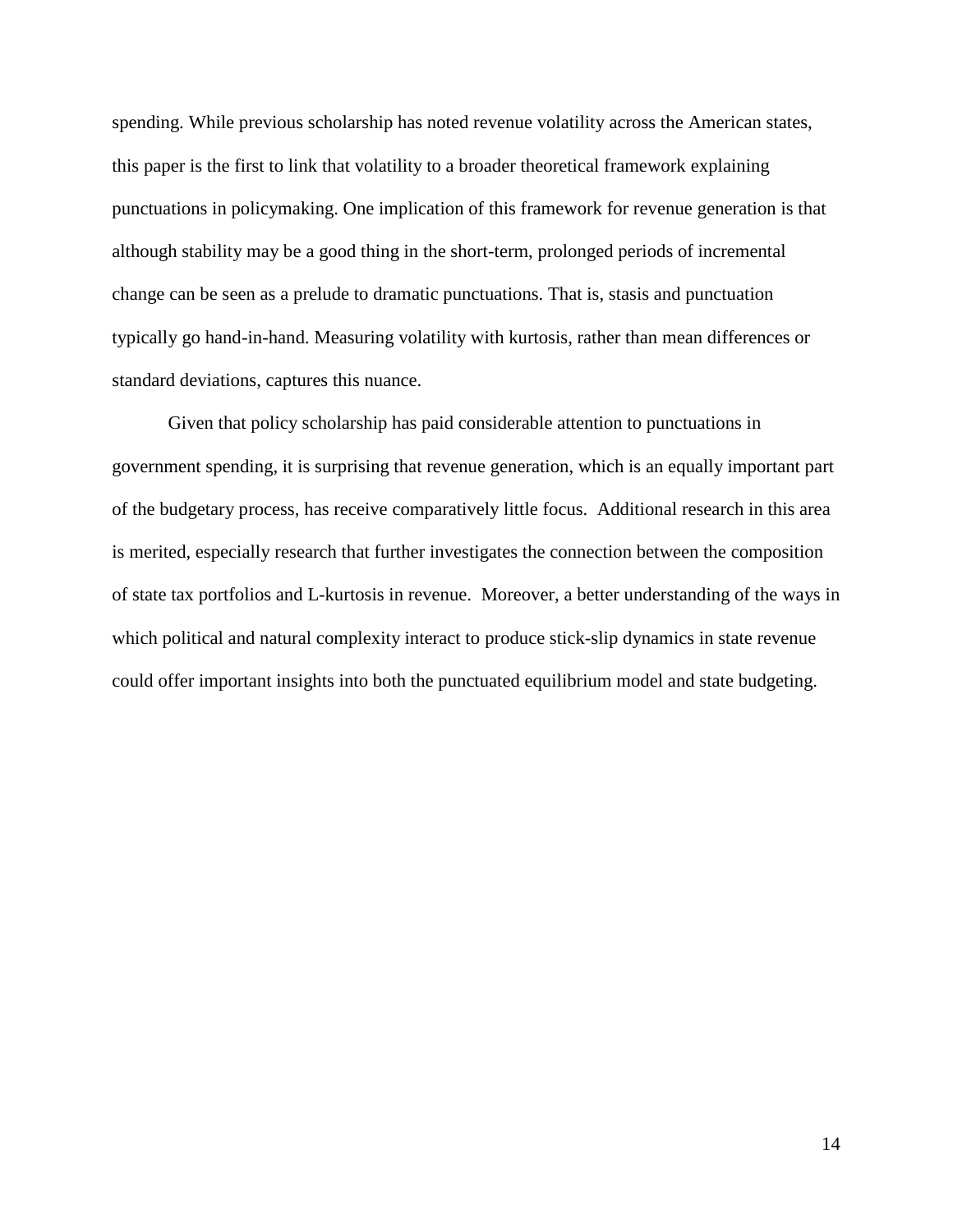# **Tables and Figures**



Figure 1. State Budget Expenditures vs. Revenues, Pooled Percent Changes (1951-2015)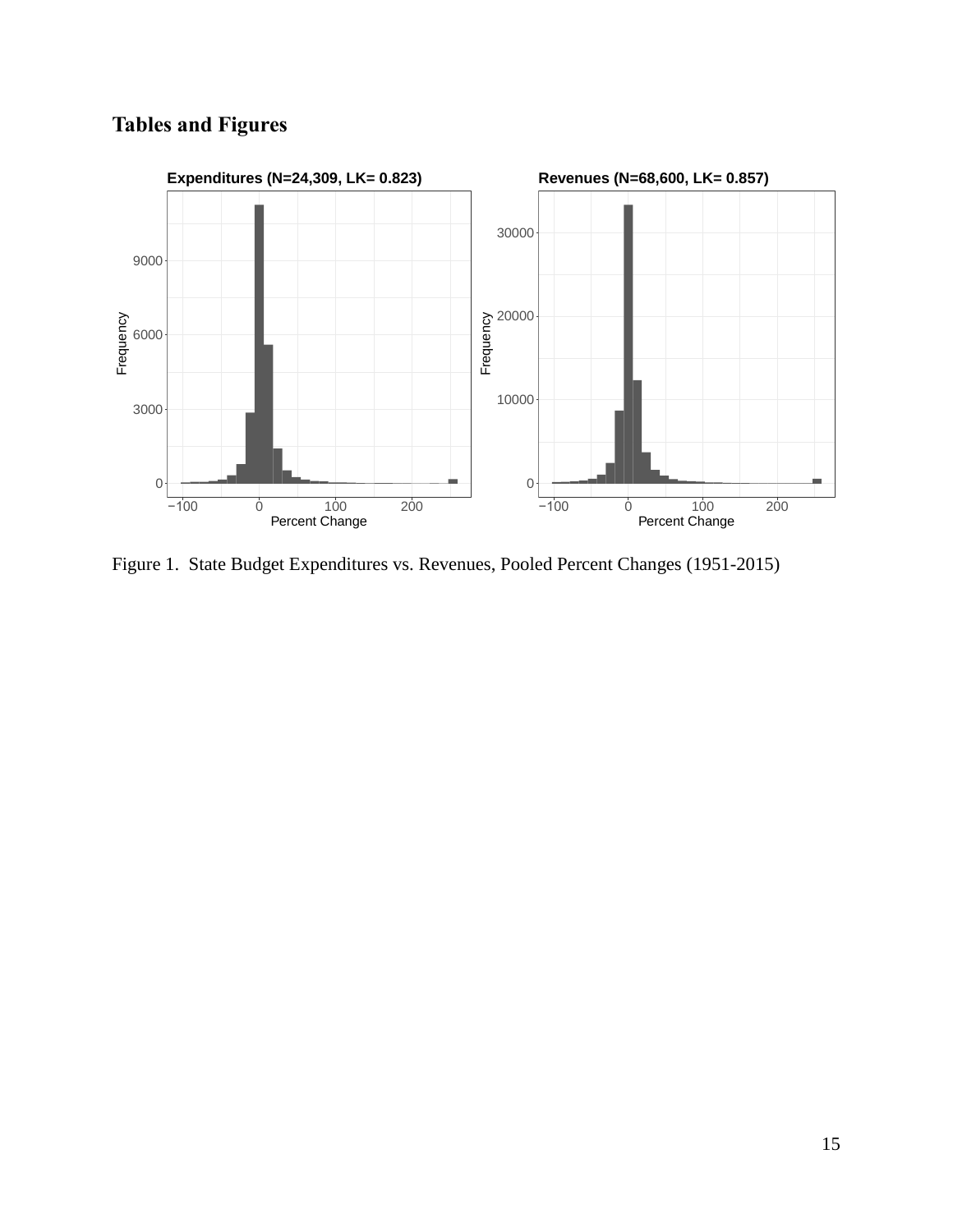

Figure 2. State Tax Revenue, L-k (1951-2015)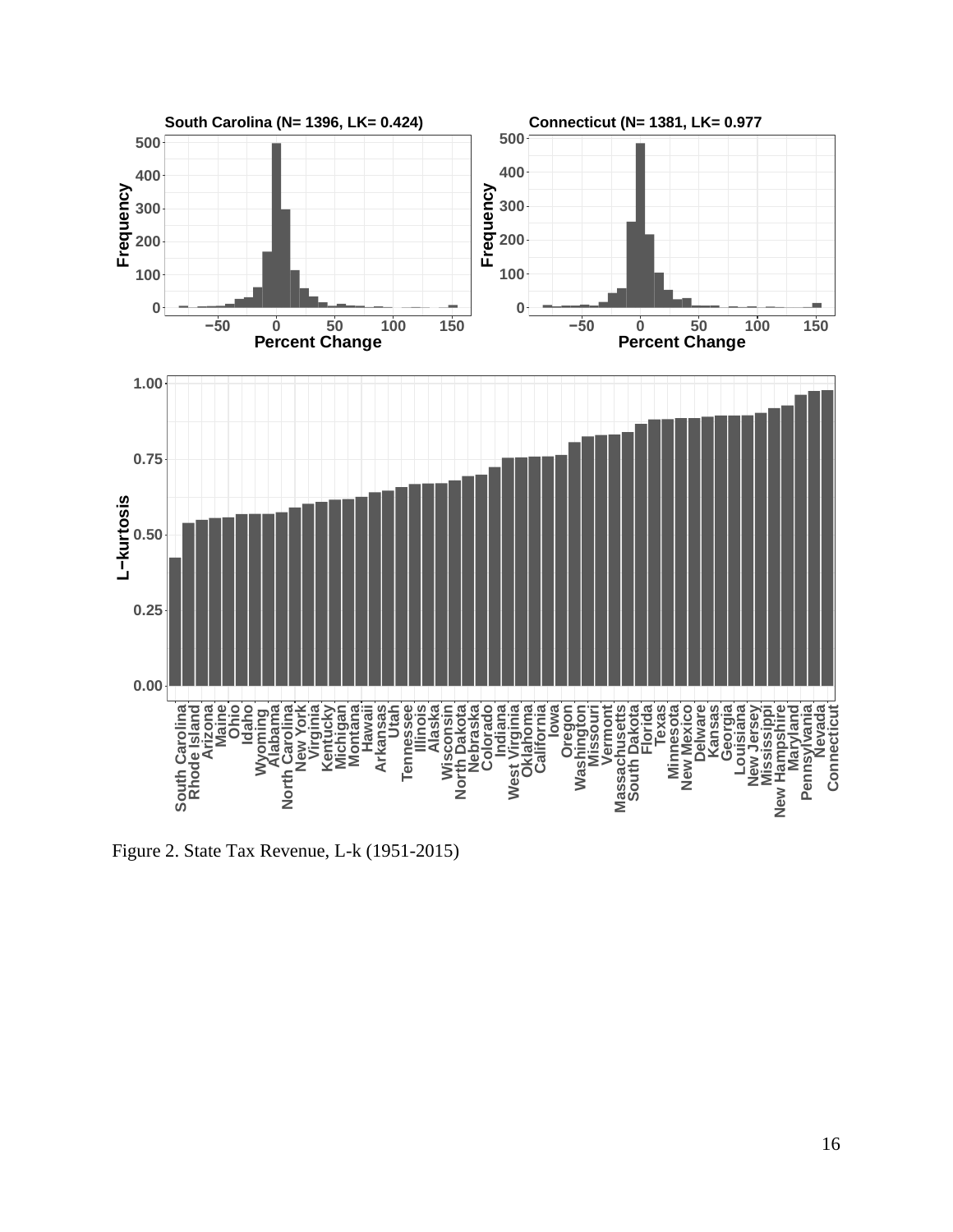

Figure 3. Comparing State Expenditure and Tax Revenue L-k Scores (1951-2015) *Note: Lines indicate the difference between Expenditure L-k and Revenue L-k*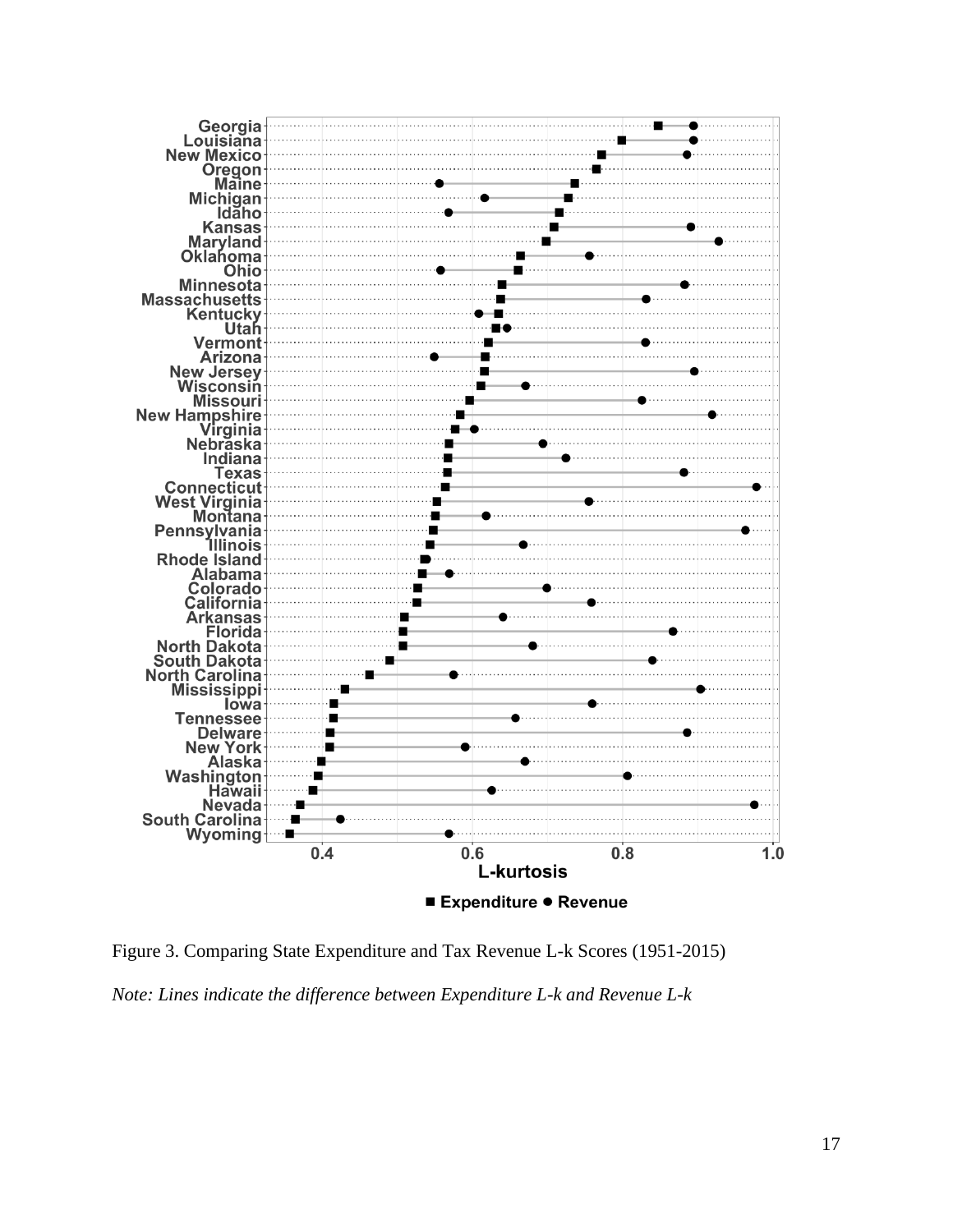| Tax Type                   | Revenue (USD,<br>Mean) | Revenue<br>(USD, s.d.) | Revenue<br>(USD, min.) | Revenue<br>(USD,<br>max.) |  |
|----------------------------|------------------------|------------------------|------------------------|---------------------------|--|
| <b>General Sales</b>       | 175.0                  | 214.0                  | 0.0                    | 1210.0                    |  |
| <b>Income Tax</b>          | 171.0                  | 279.0                  | 0.0                    | 1530.0                    |  |
| <b>Select Sales</b>        | 102.0                  | 104.0                  | 6.9                    | 434.0                     |  |
| Gas                        | 39.9                   | 37.7                   | 2.9                    | 202.0                     |  |
| Corporate Income Tax       | 37.3                   | 62.2                   | 0.0                    | 377.0                     |  |
| <b>Drivers License</b>     | 19.7                   | 21.7                   | 2.1                    | 111.0                     |  |
| Tobacco                    | 13.5                   | 15.1                   | 0.9                    | 63.9                      |  |
| Insurance                  | 12.5                   | 14.7                   | 1.0                    | 86.6                      |  |
| <b>Other Sales</b>         | 12.5                   | 22.0                   | 0.0                    | 130.0                     |  |
| <b>Utility</b>             | 11.4                   | 19.6                   | 0.0                    | 76.9                      |  |
| Property                   | 11.3                   | 24.3                   | 0.0                    | 144.0                     |  |
| Severance                  | 9.8                    | 25.1                   | 0.0                    | 145.0                     |  |
| <b>Business License</b>    | 7.6                    | 12.7                   | 0.4                    | 87.6                      |  |
| Alcohol                    | 7.2                    | 8.2                    | 0.2                    | 38.4                      |  |
| Death & Gift Tax           | 6.9                    | 10.5                   | 0.1                    | 49.6                      |  |
| <b>Corporation License</b> | 6.8                    | 14.8                   | 0.0                    | 86.4                      |  |
| <b>Stock Tax</b>           | 4.5                    | 12.3                   | 0.0                    | 70.1                      |  |
| Amusement                  | 2.8                    | 5.7                    | 0.0                    | 30.3                      |  |
| <b>Operators License</b>   | 1.8                    | 1.9                    | 0.0                    | 8.2                       |  |
| Parimutuels                | 1.7                    | 3.6                    | 0.0                    | 20.0                      |  |
| <b>Hunting License</b>     | 1.5                    | 1.1                    | 0.0                    | 5.4                       |  |
| <b>Liquor License</b>      | 0.7                    | 1.3                    | 0.0                    | 7.4                       |  |
| <b>NEC Tax</b>             | 0.6                    | 1.7                    | 0.0                    | 9.3                       |  |
| <b>Utility License</b>     | 0.6                    | 1.2                    | 0.0                    | 7.6                       |  |
| <b>Other License</b>       | 0.5                    | 0.6                    | 0.0                    | 3.1                       |  |
| <b>Amusement License</b>   | 0.3                    | 0.8                    | 0.0                    | 4.4                       |  |

Table 1. State Reliance on Tax Revenues, in USD (1951-2015)

Note: Values are total revenue generated within each tax type, across all states in the period of study, and are in constant 2015 dollars (billions).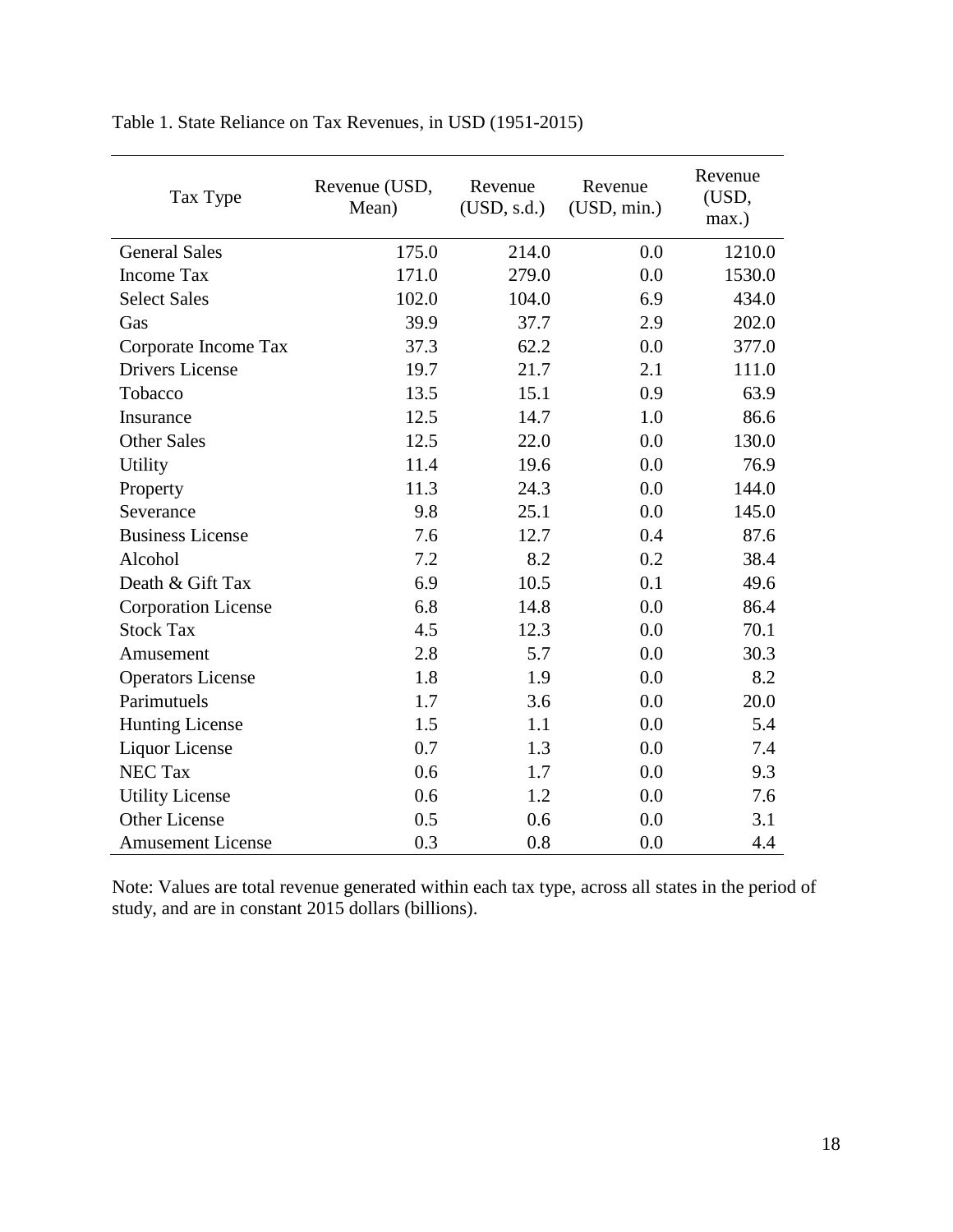| Tax Type                   | Revenue       | Revenue      | Revenue       | Revenue        | $L-k$ |
|----------------------------|---------------|--------------|---------------|----------------|-------|
|                            | $(\%$ , mean) | $(\%, s.d.)$ | $(\%$ , min.) | $(\% , \max.)$ |       |
| <b>General Sales</b>       | 25.4          | 11.6         | 0.0           | 50.0           | 0.43  |
| <b>Income Tax</b>          | 23.1          | 13.2         | 0.0           | 56.3           | 0.48  |
| <b>Select Sales</b>        | 16.2          | 4.1          | 6.4           | 30.8           | 0.27  |
| Gas                        | 6.8           | 1.9          | 2.0           | 11.2           | 0.35  |
| Corporate Income Tax       | 5.1           | 3.0          | 0.0           | 17.4           | 0.33  |
| Severance                  | 3.6           | 9.7          | 0.0           | 56.7           | 0.94  |
| <b>Drivers License</b>     | 3.2           | 1.3          | 1.4           | 7.5            | 0.54  |
| Property                   | 2.2           | 3.3          | 0.0           | 14.8           | 0.90  |
| Tobacco                    | 2.1           | 0.8          | 0.5           | 5.5            | 0.82  |
| <b>Other Sales</b>         | 2.0           | 2.1          | 0.0           | 10.3           | 0.93  |
| Insurance                  | 2.0           | 0.5          | 1.0           | 3.4            | 0.35  |
| Utility                    | 1.3           | 1.5          | 0.0           | 5.6            | 0.79  |
| <b>Business License</b>    | 1.3           | 1.0          | 0.4           | 7.0            | 0.36  |
| Alcohol                    | 1.1           | 0.6          | 0.3           | 2.8            | 0.46  |
| <b>Corporation License</b> | 1.1           | 2.7          | 0.0           | 18.2           | 0.47  |
| Death&Gift Tax             | 0.9           | 0.6          | 0.0           | 2.5            | 0.66  |
| Amusement                  | 0.6           | 1.9          | 0.0           | 13.2           | 0.96  |
| <b>Stock Tax</b>           | 0.5           | 0.9          | 0.0           | 4.8            | 0.83  |
| <b>Hunting License</b>     | 0.4           | 0.4          | 0.0           | 2.2            | 0.61  |
| <b>Operators License</b>   | 0.3           | 0.1          | 0.0           | 0.5            | 0.64  |
| Parimutuels                | 0.2           | 0.3          | 0.0           | 1.3            | 0.55  |
| Other License              | 0.1           | 0.1          | 0.0           | 0.8            | 0.80  |
| <b>NEC Tax</b>             | 0.1           | 0.2          | 0.0           | 1.5            | 0.90  |
| Liquor License             | 0.1           | 0.1          | 0.0           | 0.3            | 0.72  |
| <b>Amusement License</b>   | 0.1           | 0.3          | 0.0           | 1.9            | 0.87  |
| <b>Utility License</b>     | 0.1           | 0.1          | 0.0           | 0.8            | 0.88  |

Table 2. State Reliance on Tax Revenues, in Percentages (1951-2015)

Note: Values are the percentage revenue generated within each tax type, across all states in the period of study.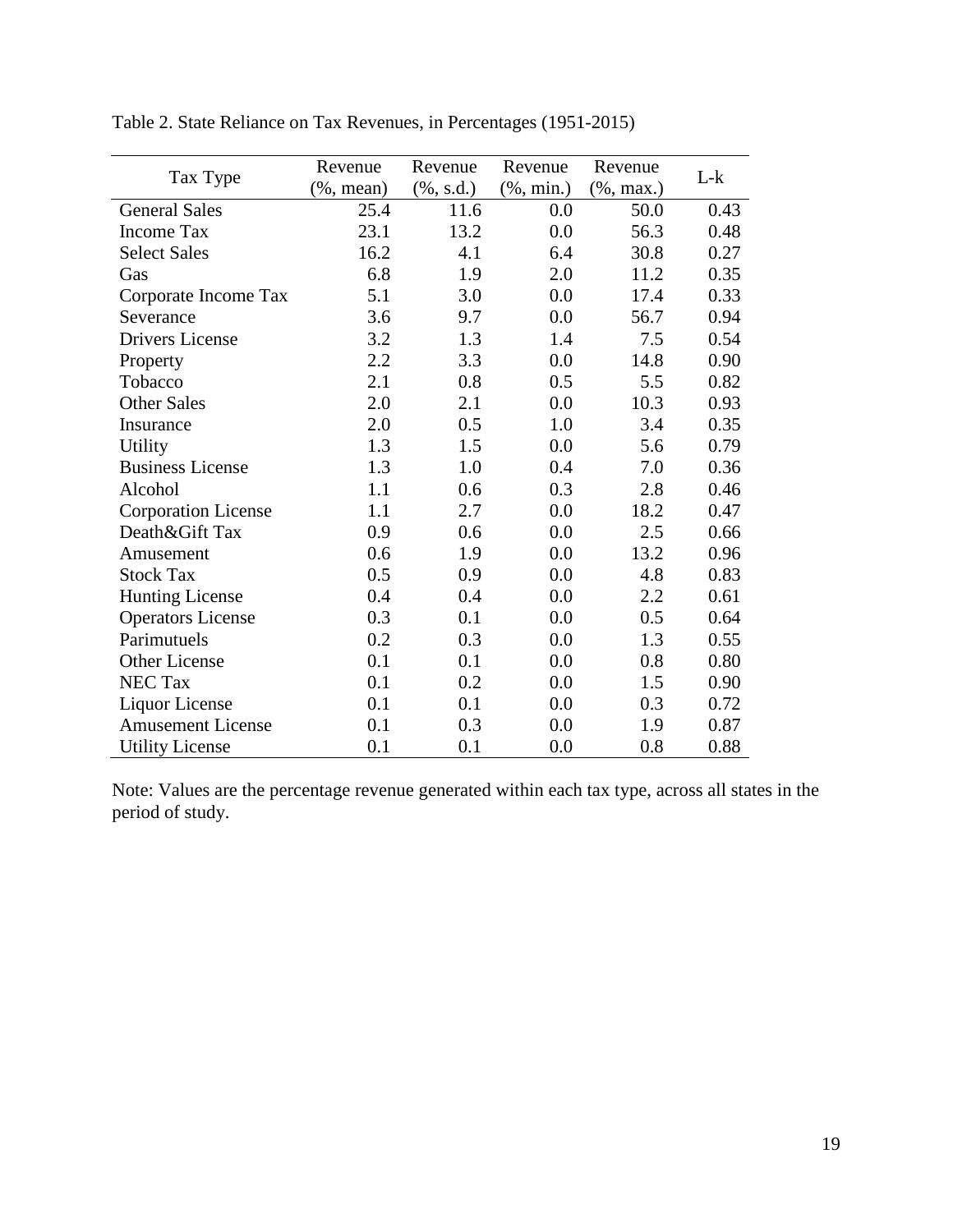

Figure 4. State Reliance on Tax Revenues, Selected Revenue Streams (1951-2015)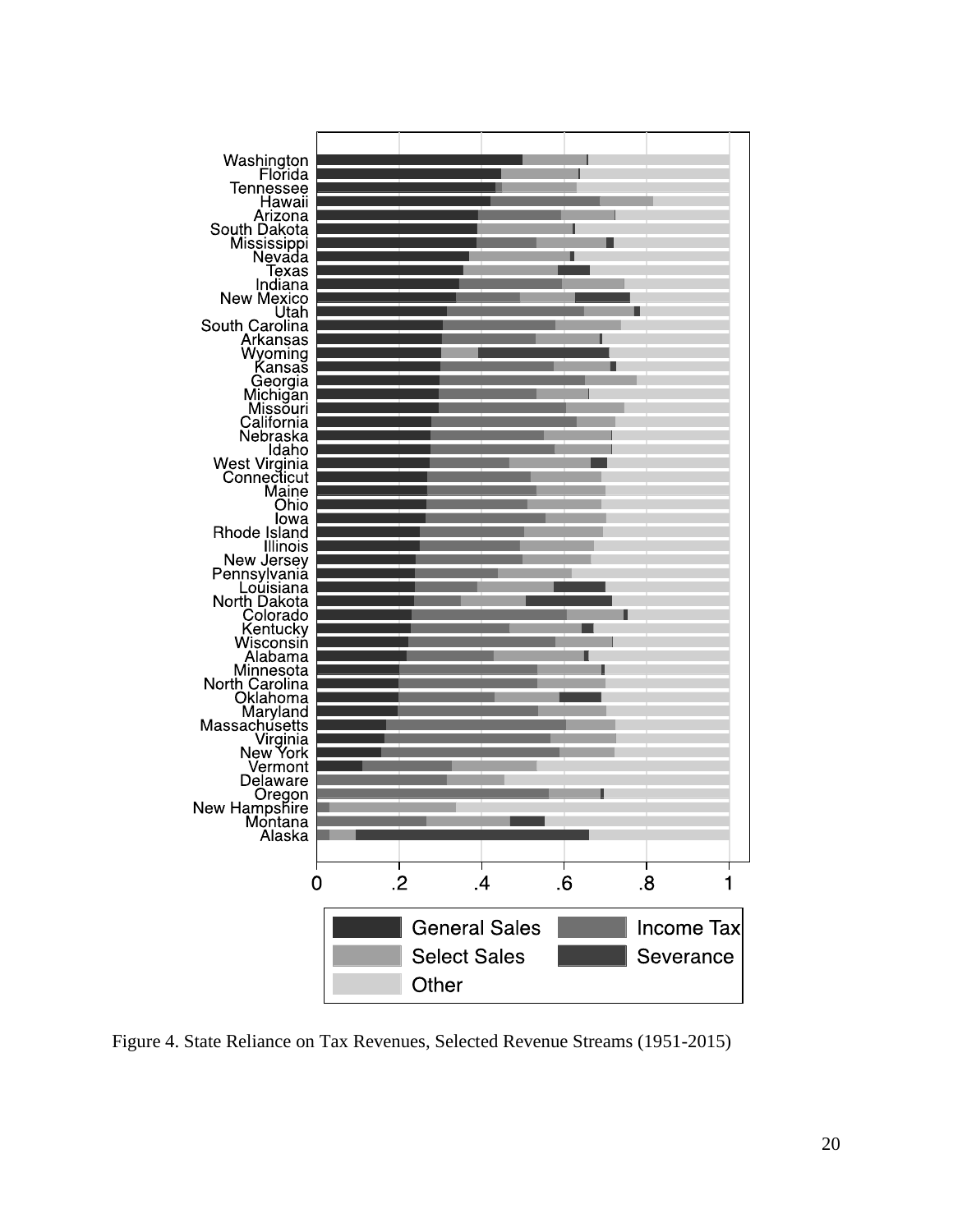|                              | <b>State L-k Score</b> |
|------------------------------|------------------------|
|                              |                        |
| Proportion of Major          |                        |
| Non-Excise Tax               |                        |
| Revenue                      | $-0.765**$             |
|                              | (0.357)                |
| Proportion of                |                        |
| Severance Tax                |                        |
| Revenue                      | $-0.729**$             |
|                              | (0.353)                |
|                              |                        |
| <b>Overall State Revenue</b> |                        |
| (in billions)                | 19.163                 |
|                              | (27.08)                |
|                              |                        |
|                              |                        |
| Constant                     | 1.318***               |
|                              | (0.272)                |
| N                            | 50                     |
|                              | 0.099                  |
| R-squared                    |                        |

Table 3. Estimation of State Revenue L-kurtosis

Standard errors in parentheses \*\*\* p<0.01, \*\* p<0.05, \*\*\*  $p<0.1$ ; \*\*  $p<0.05$ 

Note: *Proportion of Major Non-excise Tax Revenue* includes the sum of each state's proportion of tax revenue from: property, general sales, select sales, other sales, income, and corporate income. Proportions are calculated from the sum of revenue generated between 1962-2008, in constant 2015 dollars.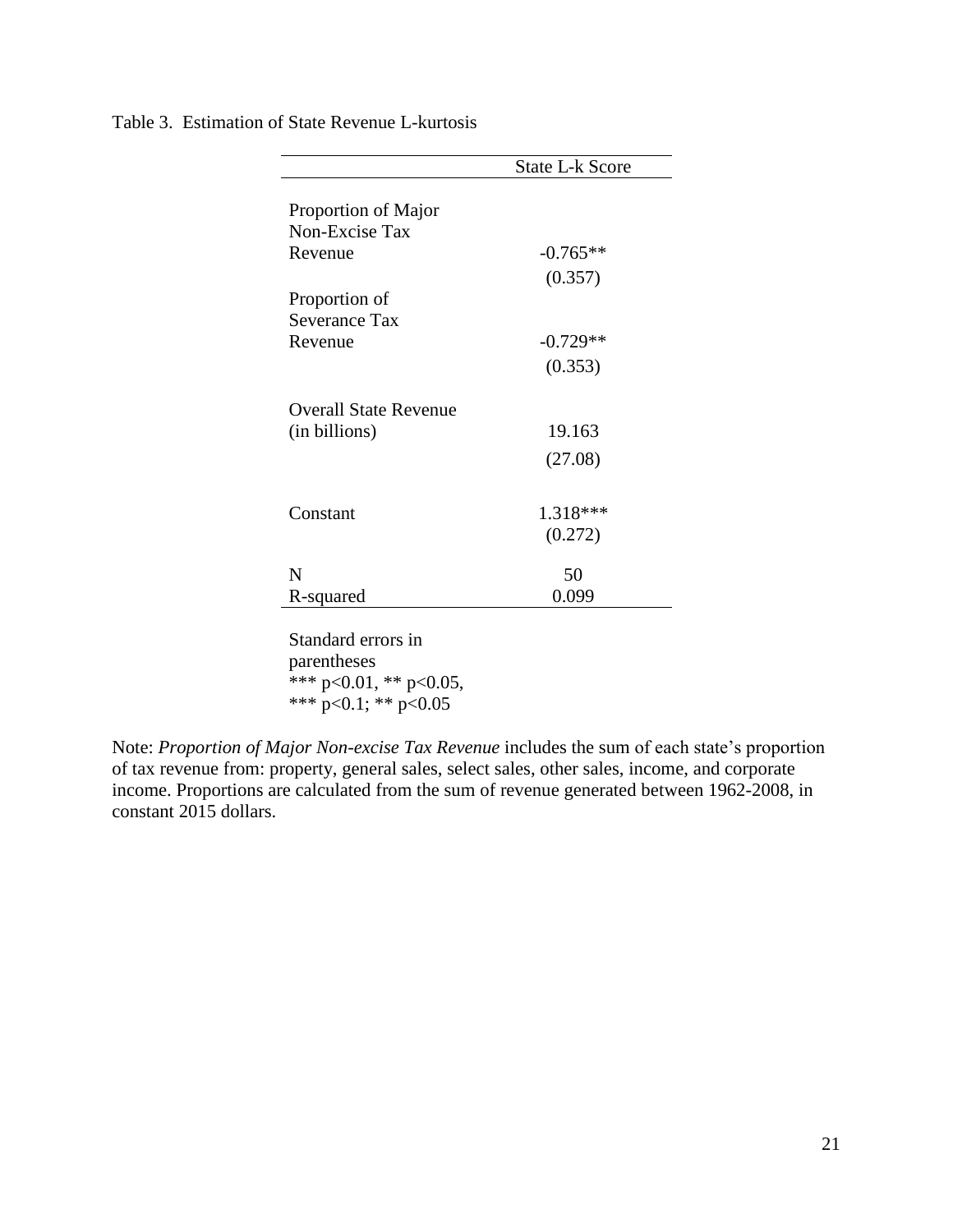

Figure 5. Pooled Percentage Changes by Major Tax Types, All States (1951-2015)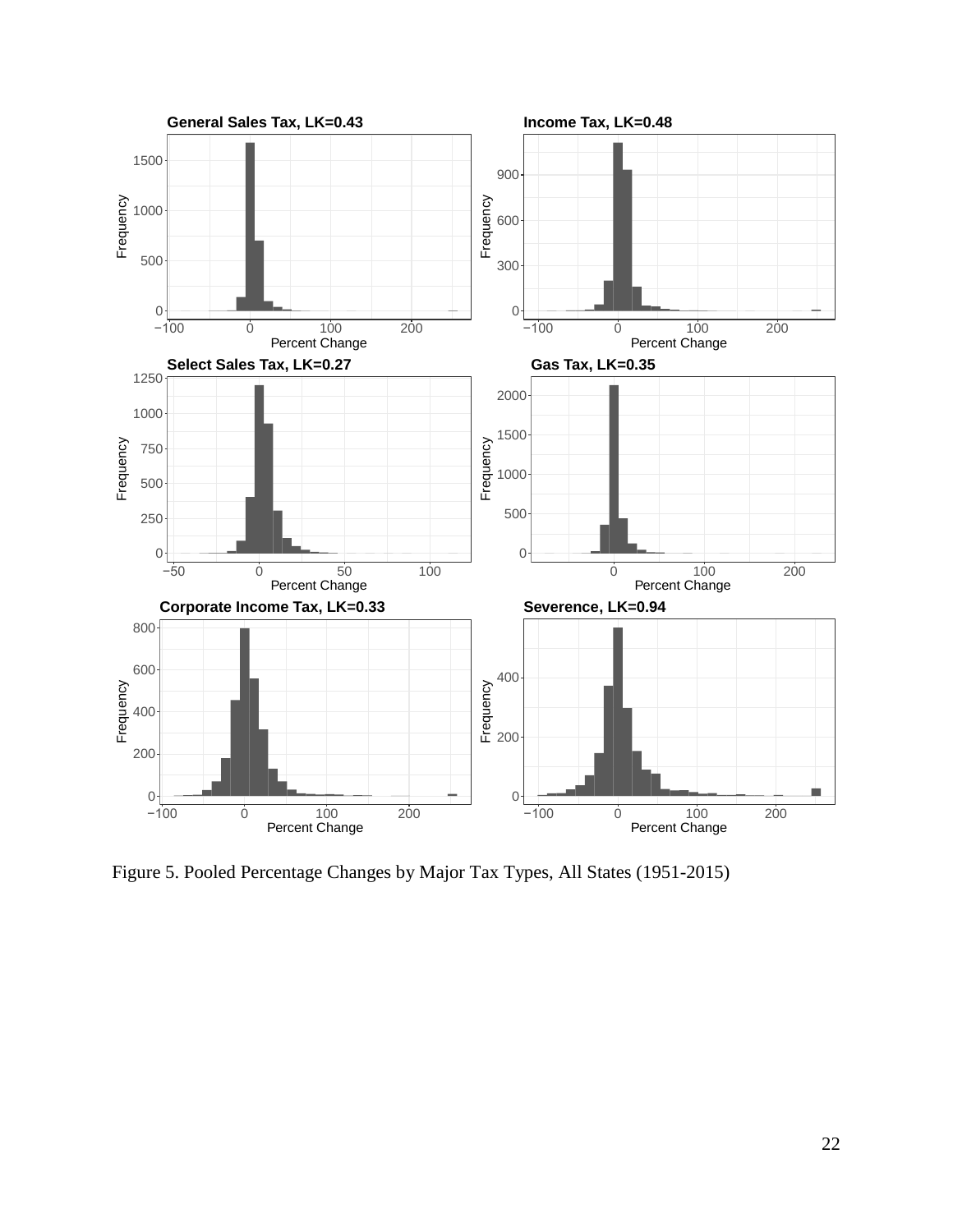# **References**

- Abouhalkah, Yael T. 2016. In Latest Kansas Revenue Fiasco, It's Still the Tax Cuts, Stupid. The Kansas City Star. Accessed online: http://www.kansascity.com/opinion/opn-columnsblogs/yael-t-abouhalkah/article87210507.html on May 31<sup>st</sup>, 2017.
- Baumgartner, Frank R. and Bryan D. Jones. 1993. *Agendas and Instability in American Politics*. Chicago, IL: University of Chicago Press.
- Baumgartner, Frank R., Christian Breunig, Christoffer Green-Pedersen, Bryan D. Jones, Peter B. Mortensen, Michiel Neytemans, and Stefaan Walgrave. 2009. Punctuated Equilibrium in Comparative Perspective. *American Journal of Political Science* 53 (3): 602–19.
- Baumgartner, Frank R., Bryan D. Jones, and Peter B. Mortensen. 2017. Punctuated Equilibrium Theory: Explaining Stability and Change in Public Policy. In Christopher M. Weible and Paul A. Sabatier, eds., *Theories of the Policy Process* 4th ed. Boulder: Westview Press, pp. 55–101.
- Boydstun, Amber E. 2013. *Making the News: Politics, the Media, and Agenda Setting*. Chicago, IL: University of Chicago Press.
- Breunig, Christian and Chris Koski. 2006. Punctuated Equilibria and Budgets in the American States. *The Policy Studies Journal* 34: 363-79.
- Epp, Derek A. 2015. Punctuated Equilibria in the Private Sector and the Stability of Market Systems. *Policy Studies Journal* 43 (4): 417-436.
- Epp, Derek A. and Frank R. Baumgartner. 2017. Complexity, Capacity, and Budget Punctuations. *Policy Studies Journal* 45 (2): 247-264.
- Felix, R. Alison. 2008. The Growth and Volatility of State Tax Revenue Sources in the Tenth District. *Federal Reserve Bank of Kansas City, Economic Review* 3: 63-88.
- Johnson, Kirk. 2015. As Oil Money Melts, Alaska Mulls First Income Tax in 35 Years. *The New York Times,* Dec. 25, 2015. Accessed online: [https://www.nytimes.com/2015/12/26/us/as](https://www.nytimes.com/2015/12/26/us/as-oil-money-melts-alaska-mulls-first-income-tax-in-35-years.html)[oil-money-melts-alaska-mulls-first-income-tax-in-35-years.html](https://www.nytimes.com/2015/12/26/us/as-oil-money-melts-alaska-mulls-first-income-tax-in-35-years.html)
- Jones, Bryan D. and Frank R. Baumgartner. 2005. *The Politics of Attention: How Government Prioritizes Problems*. Chicago, IL: University of Chicago Press.
- Jones, Bryan D., Frank R. Baumgartner, Christian Breunig, Christopher Wlezien, Stuart Soroka, Martial Foucault, Abel François, Christoffer Green-Pedersen, Chris Koski, Peter John, Peter B. Mortensen, Frédéric Varone, and Stefaan Walgrave. 2009. A General Empirical Law of Public Budgets: A Comparative Analysis. *American Journal of Political Science* 53: 855-73.
- Jones, Bryan D, Tracy Sulkin, and Heather Larsen. 2003. Policy Punctuations in American Political Institutions. *American Political Science Review* 97: 151–70.
- Kwak, Sunjoo. 2017. "Windows of Opportunity," Revenue Volatility, and Policy Punctuations: Testing a Model of Policy Change in the American States. *Policy Studies Journal* 45 (2): 265-288.
- Lohman, Judith. 2001. Connecticut Admissions Tax. OLR Research Report 2001-R-0838. Accessed online:<https://www.cga.ct.gov/2001/rpt/2001-R-0838.htm>
- Martin, Marie H. and Meg Streams. 2015. Punctuated Equilibrium Theory: An Empirical Investigation of Its Relevance for Global Health Expenditures. *Public Budget & Finance* 35 (1): 73-94.